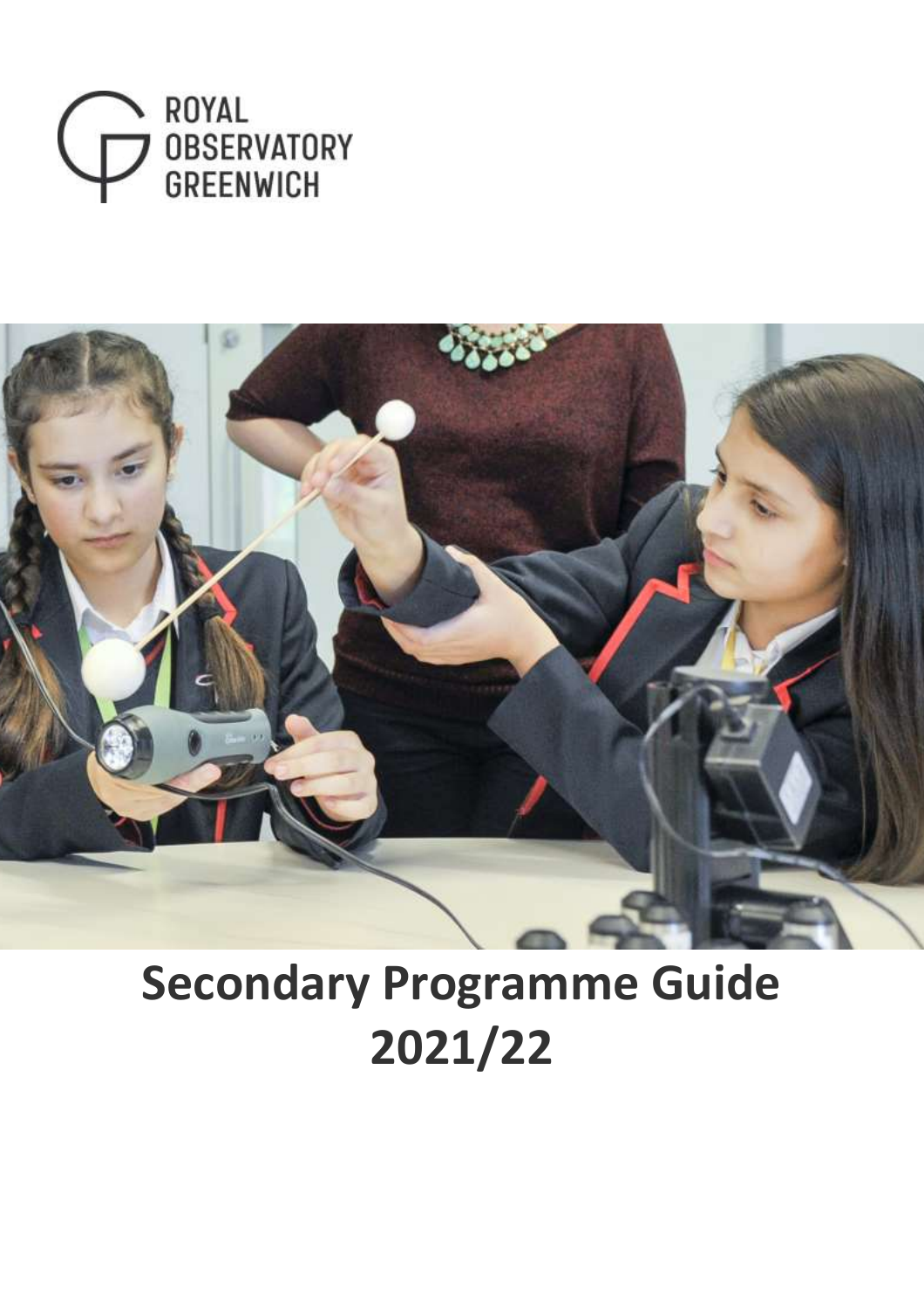#### **About the Royal Observatory Greenwich**

The Royal Observatory at Greenwich was founded by Charles II in 1675 and is one of the most important historic scientific sites in the world. Today the Observatory is a museum and science centre which provides access to information about space to schools and the wider public. A visit to the Observatory offers inspiring, curriculum-linked experiences delivered by REAL astronomers based around REAL cutting-edge science.

#### **What we offer**

Whether you are looking for something to ignite the imagination and enthusiasm of your group, develop and stretch their knowledge or give them an insight into the working world of space science there will be something to suit.

Our content relates to space science and its associated branches of the STEM (Science, Technology, Engineering and Mathematics) subjects. It is not often that students get access to state of the art equipment, real scientific data and to chat to real scientists; at the Royal Observatory they do, and it is what makes our education programme truly unique. As a result of our programme being so different, we naturally get asked a lot of questions about it. Here we have answered some of the most frequently asked questions, if you have any others please do get in touch.

#### **What does the Secondary Programme consist of?**

For KS3, KS4 and Post-16 we offer a *Discovery Day, a Space Spectacular Day,* or a *Study Day*. Depending on which you choose your visit can be made of: a planetarium show, an interactive workshop, a selffacilitated visit to the historic north site and a timeslot in the lunchroom.

#### **How much does a visit cost?**

*Study Days* run on Thursdays and are by far the most popular choice for our secondary school visitors. The cost of a *Study Day* is £144 (for 30 students) and includes a: planetarium show, workshop, a self-facilitated visit to the historic north site and a timeslot in the lunchroom. Whether it's a *Discovery Day, a Space Spectacular Day,* or a *Study Day*, if you wish to book only one of these elements, you can do so at a charge of £90 for a planetarium show (for 30 students) and £90 for a workshop or science theatre show (for 30 students).

#### **How much does a digital session cost?**

Secondary sessions of a virtual planetarium show or an online workshop, each carry a charge of £60 for a group of up to 30 students.

#### **Is the schools offer the same every day, all year round?**

No, we understand that there are certain times of the year when it is easier and more appropriate to bring groups out on trips, so we have designed our programme to fit in with our school visitors. Therefore, we have key stage specific *Discovery Days* and *Space Spectacular Days* on certain days throughout the year and vary the amount of *Study Days* on offer to meet the demand of our audiences. For information on what is on and when, please check with our bookings team or online on the website.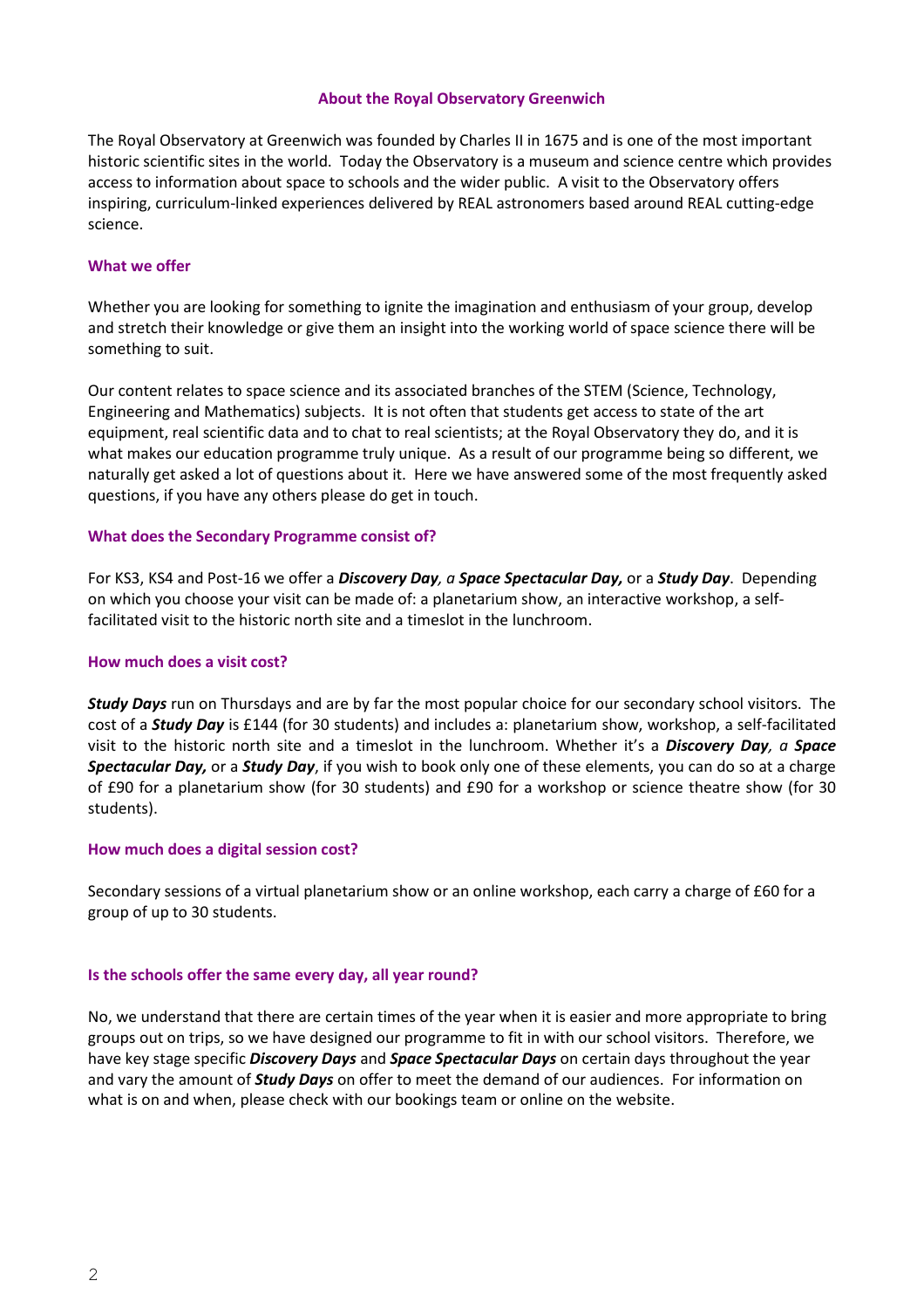#### **Our Secondary Programme Explained**



Below you will find answers to some of the most frequently asked questions about the schools programme. If you have any more questions, please contact the bookings team as they will be more than happy to help. **Please note, whether you're joining us for a facilitated school session, or your school is visiting the historic ROG North site as a self-guided visit, you must book your visit by contacting our bookings team.**

#### ONSITE SCHOOL PROGRAMME

#### **What is a** *Discovery Day***?**

*Discovery Days* are designed to be very flexible visit days. It is up to you what sessions you select for your *Discovery Day*. Depending on the day you can choose from: a planetarium show, workshop, gallery visit, use of the lunchroom or all of these. The bookings team will be able to timetable your day so you can include all the components you want to.

#### **What is** *Space Spectacular* **week?**

*Space Spectacular Days* are very special as they only run during 3 weeks across the year so you will need to book fast. Visits on *Space Spectacular Days* are made of: a planetarium show (*Final Frontier*), the hands-on *Exploring Ocean Worlds* workshop*,* a visit to the ROG's historic north site and a lunchroom slot.

#### **What is a** *Study Day***?**

The *Study Day* offer is exclusively for secondary groups with specific sessions for KS3, KS4 and Post-16. The structure is the same as a *Discovery Day* but there is a greater variety of secondary workshop on offer. These sessions aim to teach curriculum science with the context of astronomy, highlighting the relevance of science learning in the real world. Delivered by our expert astronomers, it provides an opportunity for students to enquire about STEM careers from those who are in them!

#### **What is a planetarium show?**

Think of our planetarium as a tour bus of the Universe taking you on amazing journeys to explore and experience the wonders of the night sky. Combining real images from spacecraft and telescopes with advanced CGI, all projected onto a fully immersive dome, the planetarium can fly you over the Earth, transport you to distant galaxies, show you the birth of a star or even land you on Mars.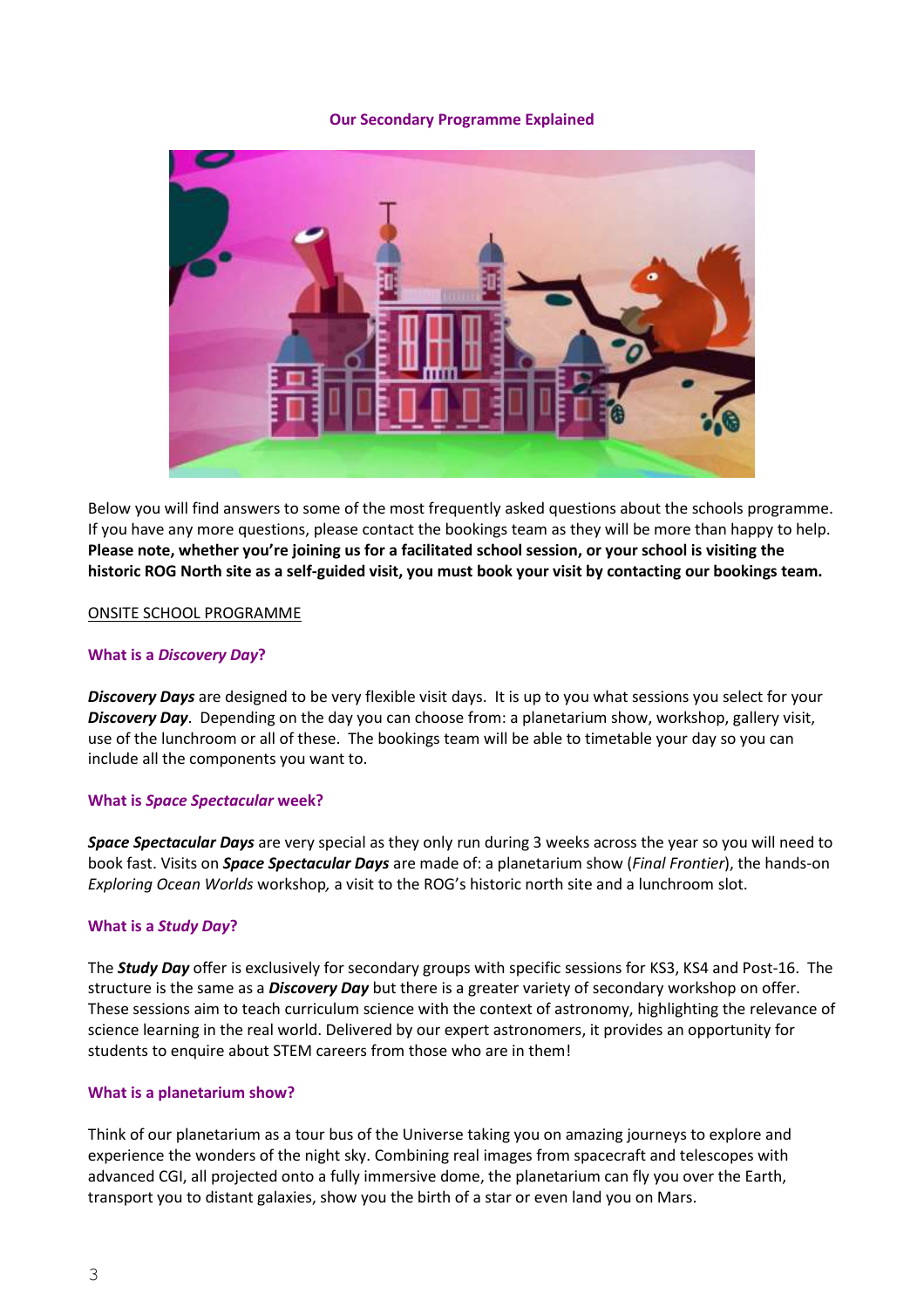#### **What is a workshop?**

The astronomer-led workshops are very interactive and have plenty of opportunities to ask questions and discover new things. The workshops use a combination of sound, film, demonstrations, and team activities to explain different amazing scientific concepts with tools from physics and mathematics.



#### **What else can I do on a visit day?**

If a *Discovery* or *Space Spectacular Day* or *Study Day* still doesn't satisfy your scientific appetite you can also visit our temporary exhibition gallery and we also have visit guides and trails for those doing selffacilitated sessions which are available for free on the website. <https://www.rmg.co.uk/content/visit-guides-activities>

#### DIGITAL SCHOOL PROGRAMME

#### **What is a digital session?**

We run *digitals session* so that schools who might not be able to visit us can still bring astronomy with the Royal Observatory to their students in school. *Our digital sessions* are run on Zoom or Teams and you can book either an online workshop, a virtual planetarium show or both!

#### **What is an online workshop?**

Delivered via Zoom or Teams, our online workshops are led by ROG astronomers and are very interactive. Each session ends with a segment for Q&A so there are plenty of opportunities to ask questions and discover new things. The workshops use a combination of sound, film, and activities to explain different scientific concepts.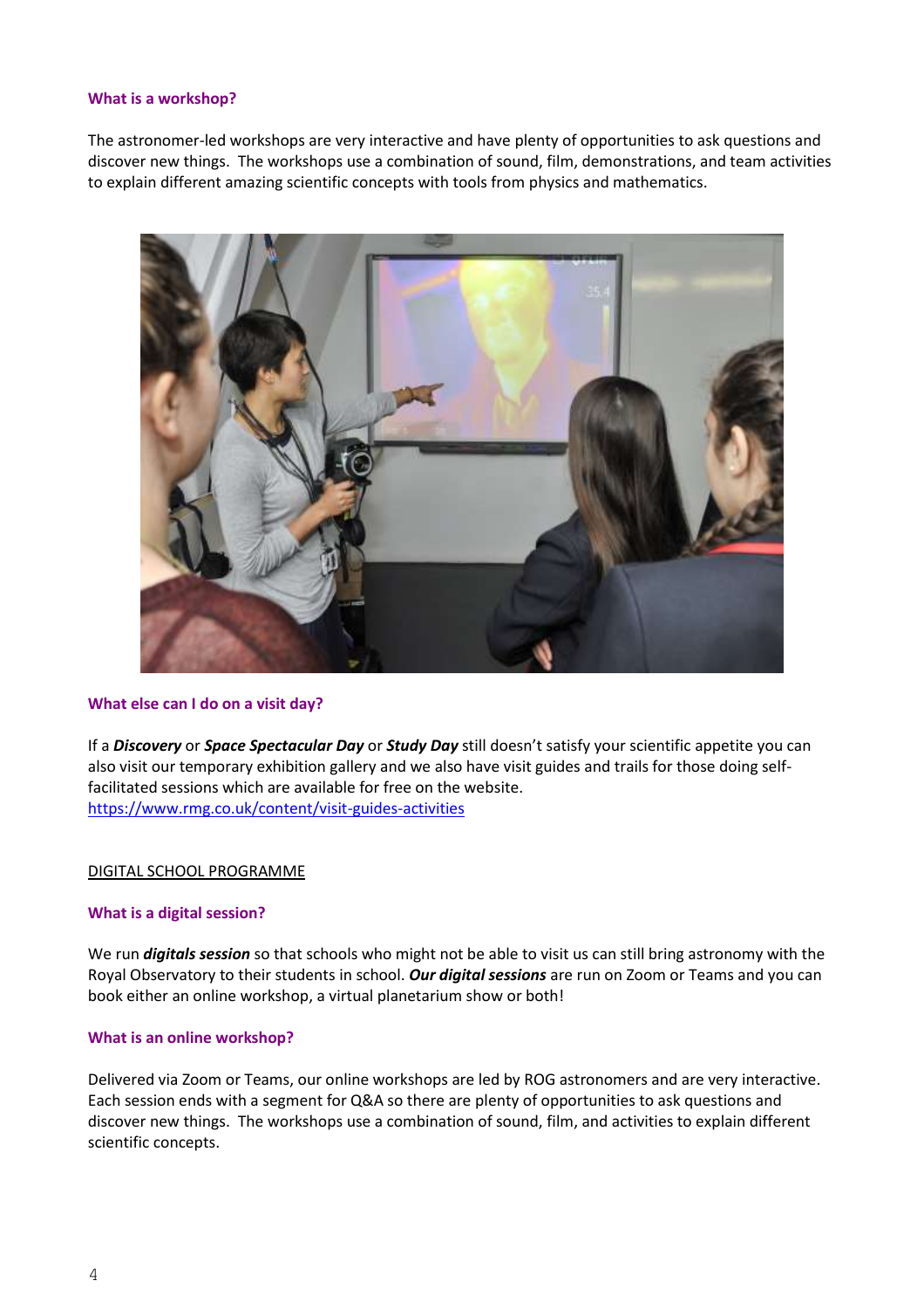#### **What is a virtual planetarium show?**

Our astronomers will take your students on a tour of the Universe from the comfort of your classroom. You'll experience the wonders of the night sky through the combination of real images from spacecraft and telescopes. You'll be transported around space with animated sequences that could fly you over the Earth, transport you to distant galaxies, show you the birth of a star or even land you on Mars.

………………………………………………………………

#### **Who develops and runs the sessions?**

All of our content is developed by the astronomy education team in collaboration with the teacher's forum. All sessions are tested and evaluated with the teacher's forum and also with school groups to ensure that the content developed is exactly what teachers are looking for and what students will thoroughly enjoy! The sessions are then run by real astronomers so there is always an expert available to ask any questions.

#### **Are there activities that can follow on from my visit?**

Yes, lots. We have a large selection of classroom resources available on the website that have been developed with our teacher's forum. They can be used after your session as a follow-up or before to introduce new topics. We also have brand new videos that can be used as part of a science lesson. <https://www.rmg.co.uk/schools-communities/all-astronomy-science-resources> On our website you will also find information about: our teacher forum, free teacher training sessions, podcasts, *Think Space* lectures, our Young Advisors Group and even blogs.

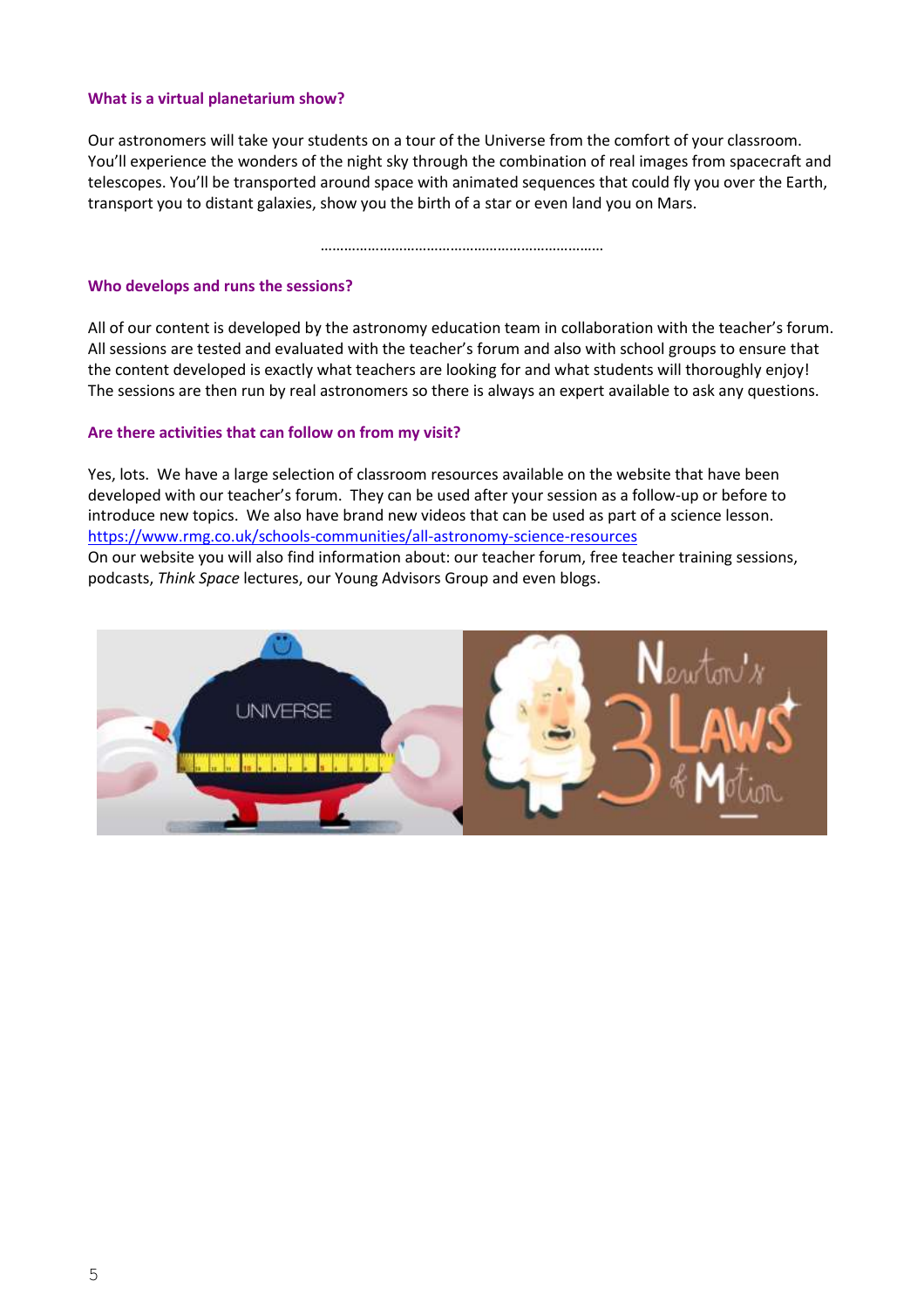#### **Workshops – onsite session**

Our interactive workshops take place in one of three purpose-built learning spaces and are designed to encourage active learning and hands-on scientific enquiry.



Each session is led by a Royal Observatory astronomer and lasts 45 minutes. Sessions offered at more than one key stage will be tailored to link to the curriculum of your group and can be further customised through the inclusion or exclusion of more challenging mathematics and physics content. Please speak to our bookings team about any special learning needs or objectives when you book.

#### **Supporting resources for teachers**

Pre- and post-visit resources linked to our workshops which include background reading for teachers, discussion questions, classroom activities and extension work for advanced students are available online on the website.

<https://www.rmg.co.uk/schools-communities/all-astronomy-science-resources>

You can find FREE trails for KS3, KS4 and Post-16 on our website: <https://www.rmg.co.uk/schools-communities/visit-guides-activities>

All you need to do is download, print, and bring along on the day! These trails are great if you are looking for help structuring your group's time during the self-directed parts of your visit.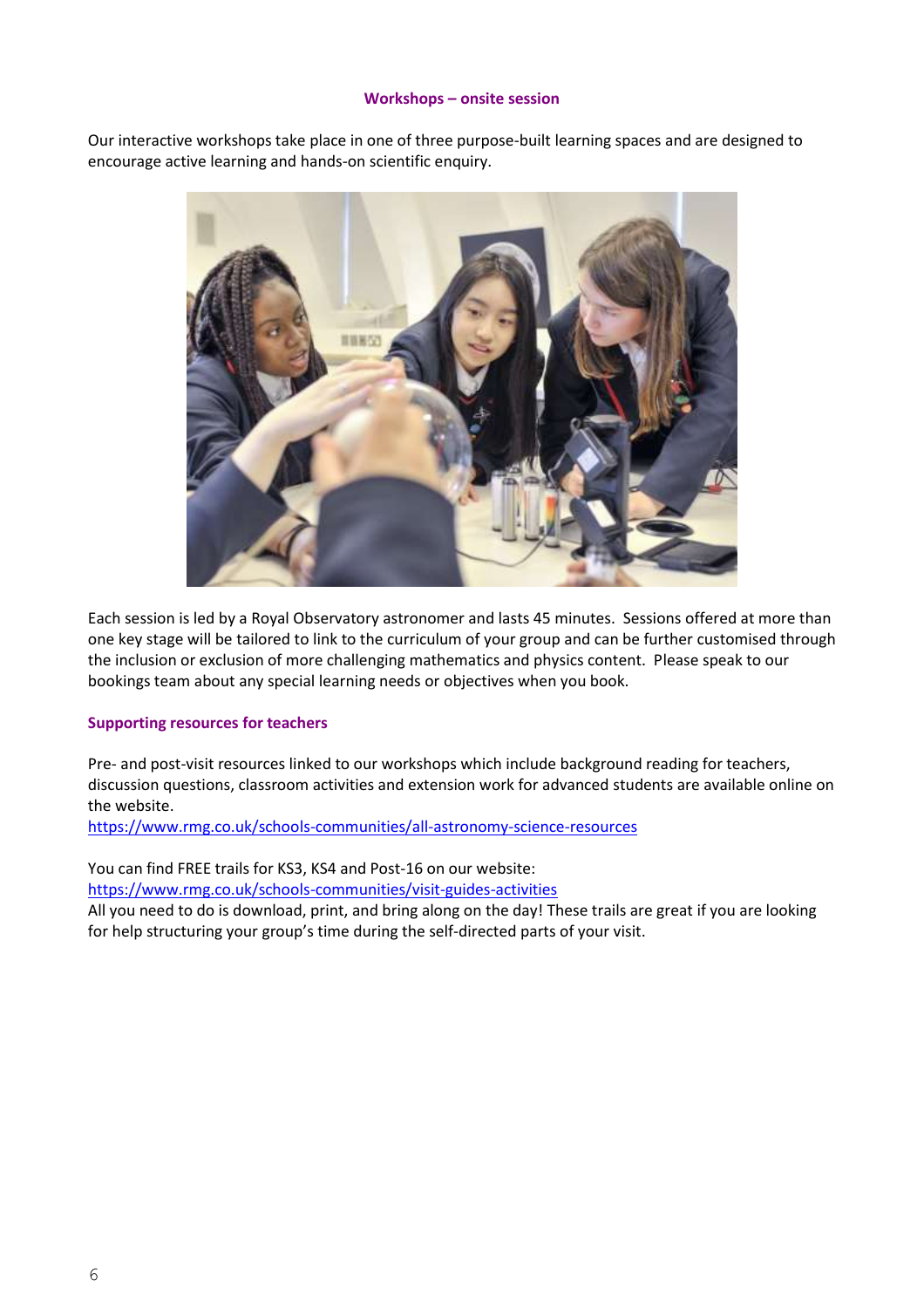#### **Title: Exploring Ocean Worlds - NEW**

*This workshop runs during Space Spectacular Weeks only.*

**Session level: KS3**

**Session length: 45 minutes**

**Key points covered -** Evolution, exploring ocean life, gravity – force acting at a distance (tidal heating – friction and heat), pressure in fluids, states of matter

**Workshop summary – o**ur understanding of the conditions required for life to exist is based on our studies of life found in different regions on the Earth. The surprising discovery of life at the depths of the oceans has changed the targets for our search for life elsewhere in the Solar System. In this workshop, students will explore the oceans of the Earth before heading out into our Solar System, using images taken by satellites and spacecraft to search for other ocean worlds. Through the use of demonstrations and activities, students will learn about the physics of pressure, the extreme conditions of the ocean depths, and how life might be able flourish in similar conditions on distant ocean worlds.

### **Title: Time and Seasons - NEW Session level: KS3 Session length: 45 minutes**

**Key points covered -** Earth's rotation, day and night, solar/sidereal day, orbits and gravity, calendar vs. astronomical year, Earth's axial tilt, seasons, solstices and equinoxes.

**Workshop summary – t**he length of a day, duration of a year and the changing seasons are unique to the Earth. Students will explore the motion and mechanics of the Earth relative to the Sun to understand how our days, years and the seasons are all determined by Earth's alignment and movement. They'll also investigate how these characteristics differ on the other planets.

**The Solar System and Beyond Session level: KS3 and KS4 Session length: 45 minutes**

**Key points covered –** Kepler's laws of planetary motion, orbits, Newton's laws of gravity, mathematical calculations and graph work.

**Workshop summary – s**tudents learn about the different ways that planets in our solar system were discovered. They then use real astronomical data in this session to travel through the solar system investigating the orbits of the planets. They will also explore how the mathematics used to describe planetary orbits has been used to discover a supermassive black hole at the centre of the Milky Way Galaxy.

# **Maths in the Milky Way Session level: KS3 and KS4**

**Session length: 45 minutes**

**Key points covered –** mathematical techniques including calculations, unit conversions, drawing and interpreting graphs / charts, the relationship between speed, distance, and time.

**Workshop summary –** in this session students see how maths can be used to find out more about the world around us and beyond. They learn about calculating travel times to other planets along with how to draw and interpret graphs. They will also then look at how the knowledge they build up in the workshop can even be used to help them find the travel time from extrasolar planets to our planet so they see how long alien life forms might have to travel if they were headed our way.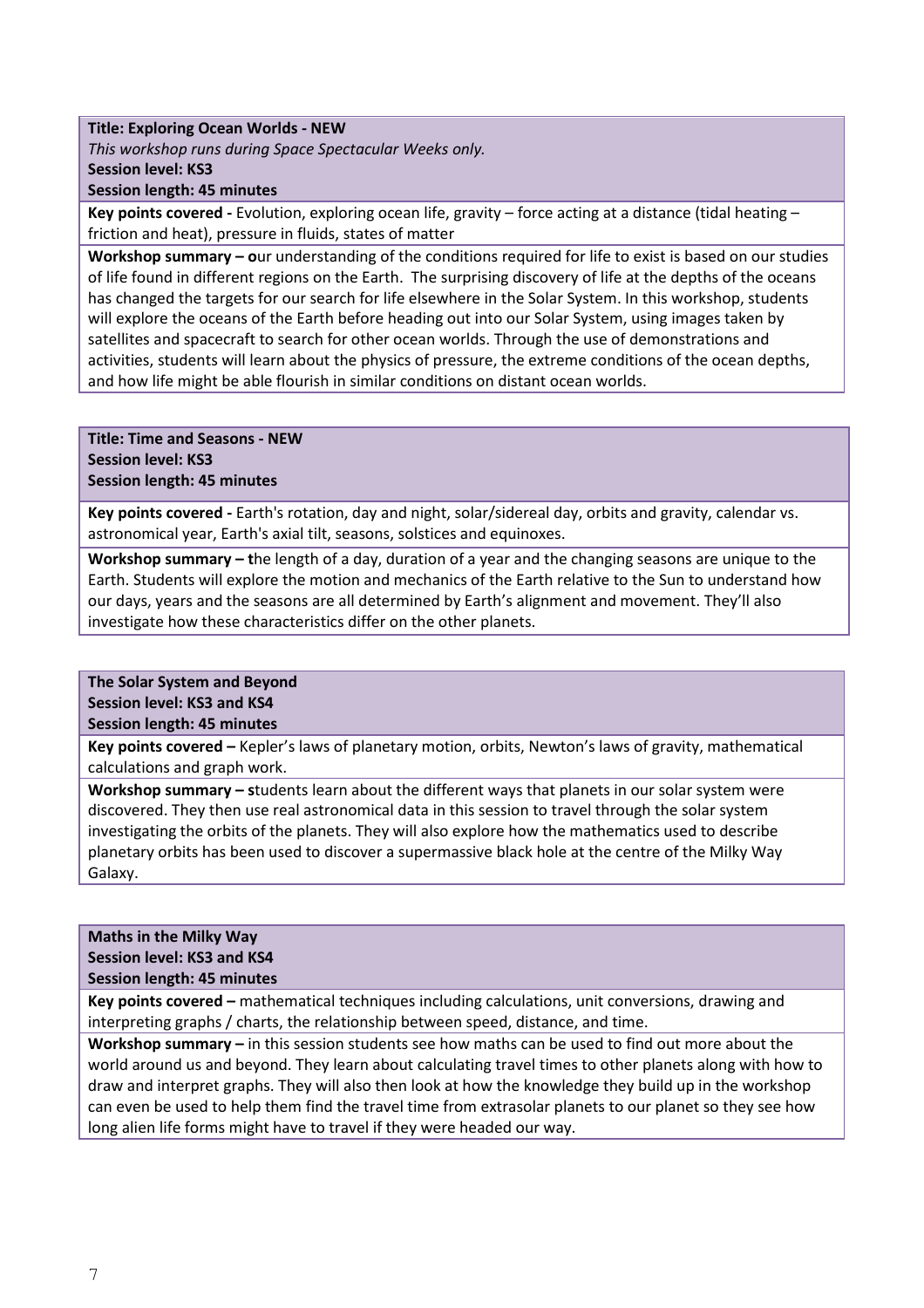#### **Exploring Exoplanets Session level: KS3, KS4, Post-16 Session length: 45 minutes**

**Key points covered –** the electromagnetic spectrum (infrared), Kepler's laws of planetary motion, orbits, mathematical calculations and interpreting graphs.

**Workshop summary –** in this hands-on session students are introduced to the challenges of detecting small, faint extrasolar planets around bright stars and an infrared camera is used to demonstrate one solution to finding them. They learn how astronomers discover planets orbiting distant stars using another detection method by making and discussing measurements of their own exoplanet system and applying their knowledge of light and gravity. They will then go on to analyse real data from the NASA space telescope Kepler and think about whether their exoplanets would be habitable.

#### **Studying Starlight**

# **Session level: KS4 and Post-16**

**Session length: 45 minutes**

**Key points covered –** the electromagnetic spectrum, reflection, absorption and emission of light, and for Post-16, the Doppler Effect.

**Workshop summary –** in this hands-on workshop, students learn how astronomers determine the properties of distant stars by examining spectra and applying their knowledge of the electromagnetic spectrum, the reflection, absorption and emission of light, and at Post-16 the Doppler Effect. They also look through spectroscopes to identify gases and see the spectrum of the Sun.

# **The Expanding Universe**

**Session level: KS4 and Post-16**

**Session length: 45 minutes**

**Key points covered** – Velocity, calculating distances and team working, Hubble's law, rearranging equations, unit conversions, graph work and interpretation.

**Workshop summary –** in this session students are introduced to the Citizen Science online project Galaxy Zoo, whereby members of the public can classify galaxies and contribute to scientific research. Students are given real data on galaxies from the Sloan Digital Sky Survey and plot a graph of velocity vs. distance. They use basic equations to determine large-scale properties of the Universe and are encouraged to think about the statistical significance of their result.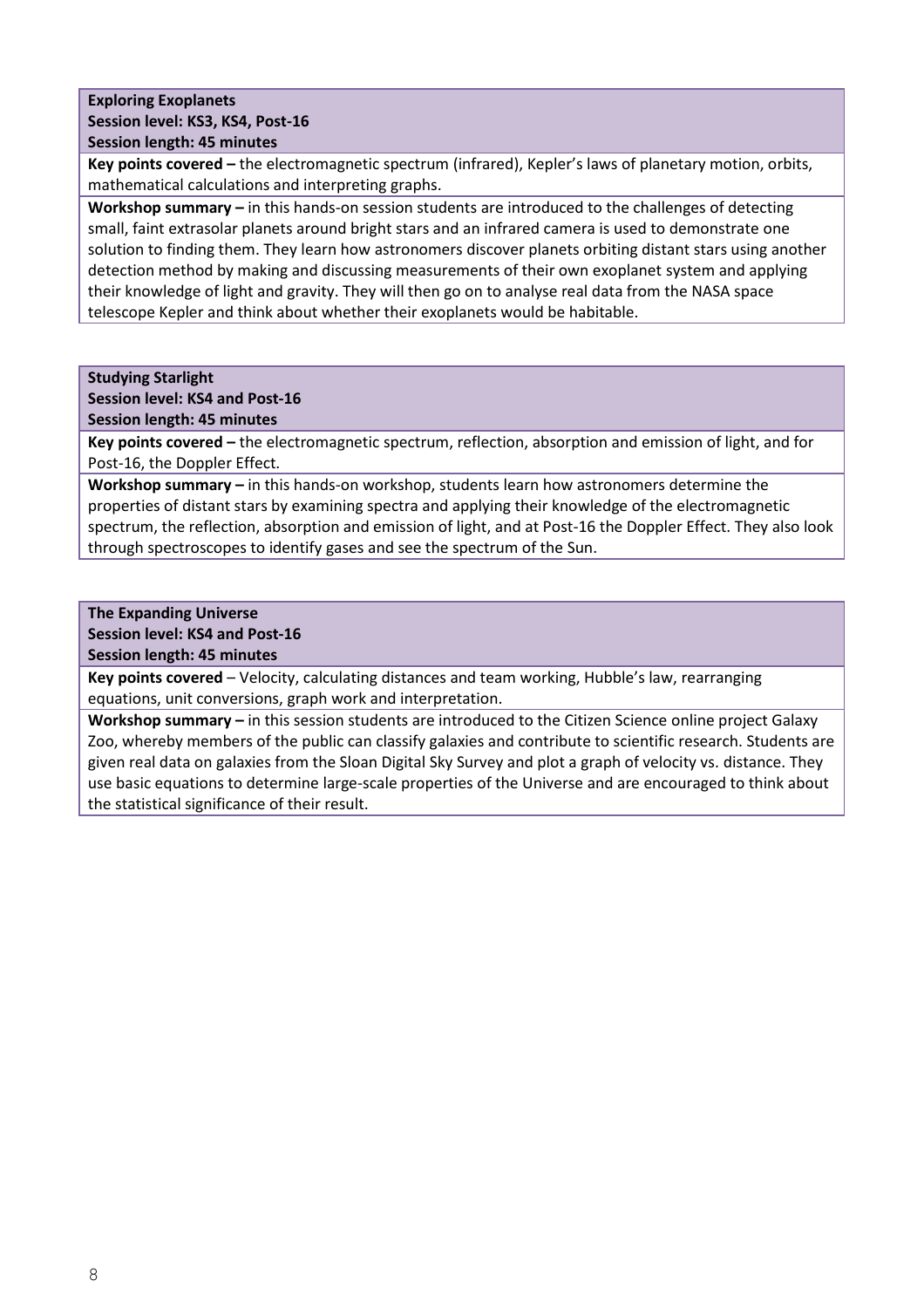#### **Planetarium Shows – onsite session**

Planetarium shows take place in the Peter Harrison Planetarium and are delivered live by Royal Observatory astronomers. Our state-of-the-art digital planetarium provides an inspiring, immersive and interactive learning experience, allowing students to examine the day and night-time sky, fly through our solar system or enjoy visually stunning pre-recorded shows about the latest discoveries in astronomy.



**Universe On Your Doorstep Session level: KS3 Session length: 45 minutes**

**Key points covered –** main bodies in our solar system including the Sun, Earth, and Moon, why we see different phases of the Moon

**Show summary –** this amazing, interactive show takes students on a journey around the Solar System and beyond. Starting from our own Peter Harrison Planetarium, they'll be transported to a special view of the Earth from space to see how it moves, before traveling a bit further away, to explore the Moon and its lunar phases. They'll become astro-navigators, viewing the constellations, and using Polaris to find the direction of North. Next, they'll fly out to view the Solar System, visiting a rocky planet, the asteroid belt, an outer planet, and dwarf planets in the Kuiper Belt. Venturing even further out, they'll be introduced to extrasolar planets, before being wowed by our stunning Milky Way Galaxy and its place in the local Universe.

#### **Solar System Galaxy Universe Session level: KS3, KS4 and Post-16 Session length: 45 minutes**

**Key points covered –** contents and structure of the Solar System, our Milky Way Galaxy, and the larger Universe. KS4/Post-16 – also includes the electromagnetic spectrum and spectroscopy.

**Show summary –** in this inspiring interactive show, a Royal Observatory astronomer will take your students on a bespoke tour of the cosmos, exploring our place in space and the contents of our solar system, our Milky Way galaxy and the larger Universe. The show explores the different classes of objects in the Universe, the variety found within each category and how they compare to what is most familiar to us: the Earth, the Sun, and the Milky Way. At the higher Key Stage, the show also highlights how observing at different wavelengths of light allows astronomers to unravel the mysteries of the Universe.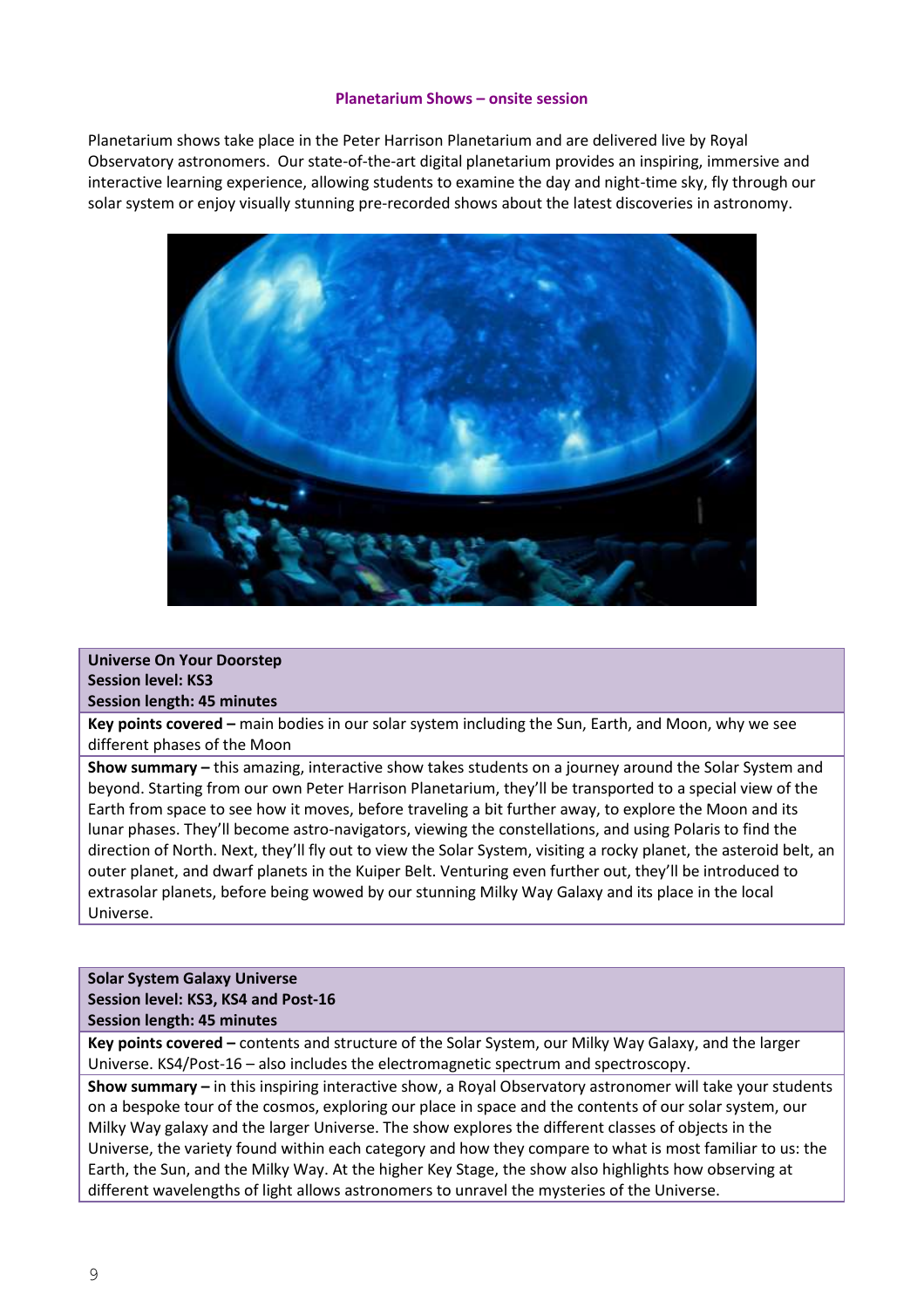# **Final Frontier**

*This show runs during Space Spectacular Weeks only.* **Session level: KS3**

**Session length: 45 minutes**

**Key points covered –** aspects of our solar system, lunar phases, size and scale of different stars, forces in action

**Show summary –** Final Frontier is a show all about space exploration – amazing! This action-filled show packs a lot, so buckle up and get ready to do some serious exploring. It looks at the challenging conditions of space, the types of things we must be prepared to encounter should we travel there, and the distances and scales involved in going on such a mission. This show also highlights the people involved in space science and showcases some of the greatest contributions and ambitions of scientists and engineers. Final Frontier shows us just why using our imagination is very important when it comes to heading out on our adventure into space.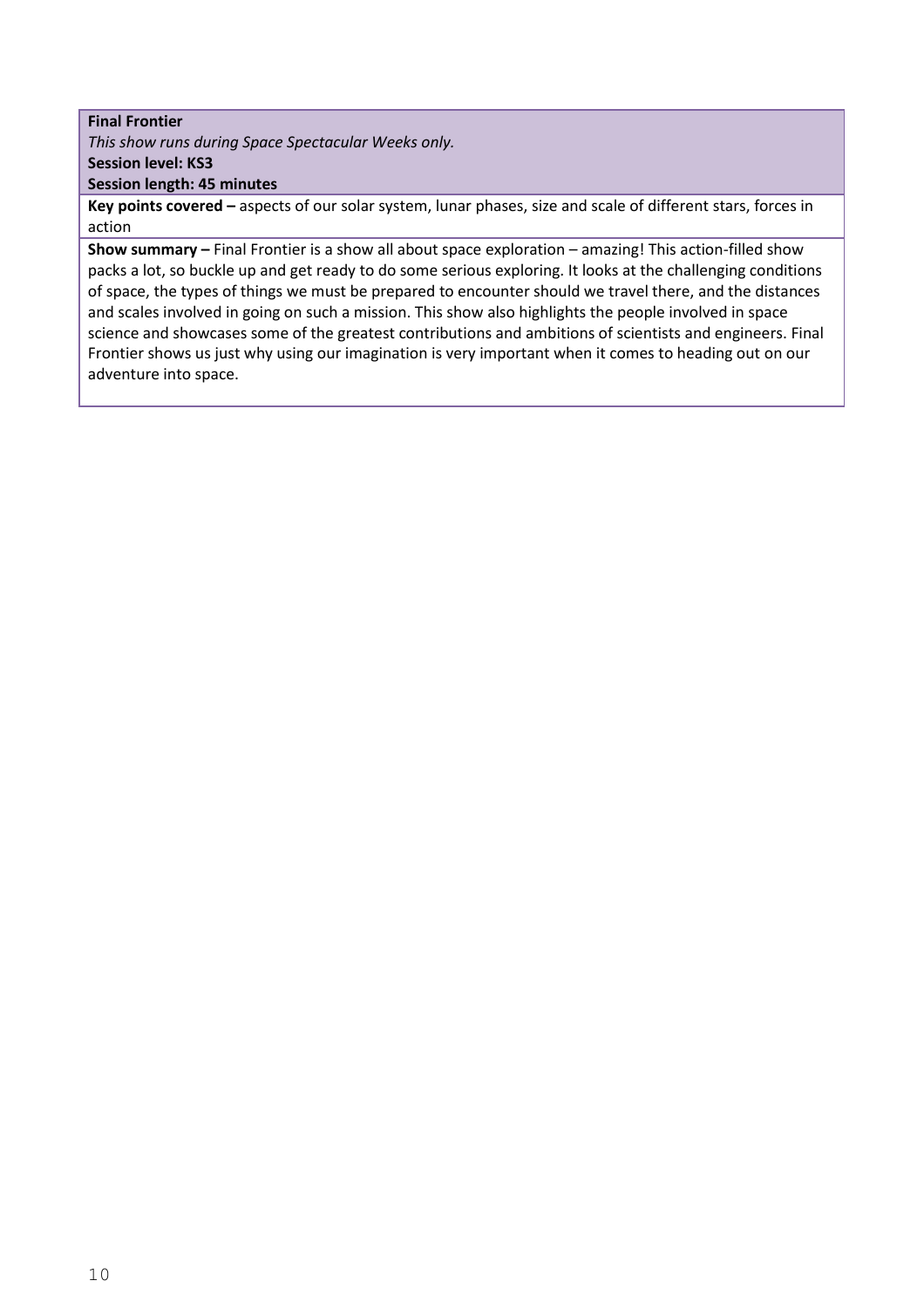#### **Study Days – onsite session**

The *Study Day* offer is exclusively for secondary groups with specific sessions for KS3, KS4 and Post-16. The structure is the same as a *Discovery Day*.



#### **Think Space Lectures**

If your group wants to get more involved after their *Study Day*, you can bring them back to one of our Think Space lectures. Pitched at students at KS4 and above, the lectures are led by a guest researcher from in the field of astronomy and space science. They run on selected evenings after school from autumn through spring. Places are limited so booking is essential. Think Space Lectures may take place online, but you'll find more details on the website.

<https://www.rmg.co.uk/whats-on/online/think-space-lectures>

#### **Young Advisors Group**

Targeted at students in full time education between the ages of 14 and 18, this group provides young people with the opportunity to participate in, and contribute to, the work that we do at the Royal Observatory. From providing feedback on our educational offer to engaging with members of the public about topics in space and astronomy, the activities will assist with the development of skills that will be useful for students considering tertiary studies in science.

<https://www.rmg.co.uk/schools-communities/young-advisors-group>

#### **Podcasts and Blogs**

The astronomers at the Royal Observatory Greenwich regularly release new content so you and your students can stay up to date with the world of astronomy. We release monthly *Look Up!* podcasts and even podcasts of interviews when we have special guests like speakers from our *Think Space* lectures. There's also our regular *Night Sky Highlights* blog along with various other astronomy blogs. Check out the website for more information.

<https://www.rmg.co.uk/schools-communities/royal-observatory-greenwich-schools-podcasts>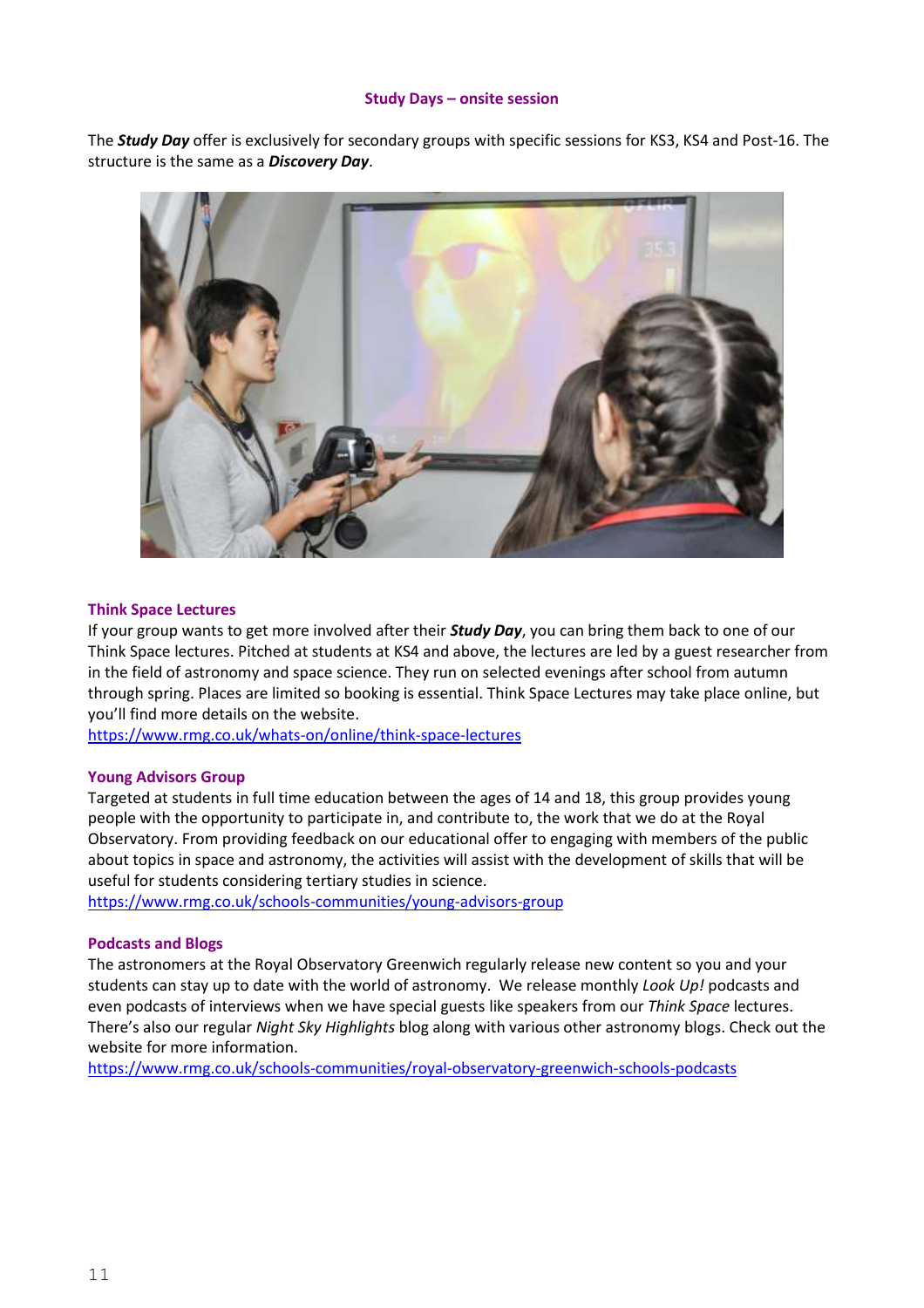#### **Special Educational Needs** *Aurora Days*

*Aurora Days* for the 2021/22 academic year will run twice a term and include specially designed sessions for SEND groups.



While you are of course welcome to visit at any time with SEND groups *Aurora Days* are dedicated slots where we hand the Observatory over to you without any other school groups on site. This means that we are able to dedicate more time to you answering your space questions and making your visit as enjoyable and easy as possible.

We are developing our *Aurora Day* programme further throughout the 2021/22 academic year and have a SEND forum to help inform the programme. If you would like to join, please take a look at our website for more details [\(https://www.rmg.co.uk/schools-communities/networks-forums\)](https://www.rmg.co.uk/schools-communities/networks-forums), we would love to have you with us. *Aurora Days* are made up of the following components where you can choose one workshop and one planetarium show.

#### **Planetarium shows**

Planetarium shows take place in the Peter Harrison Planetarium and are delivered live by Royal Observatory astronomers. On *Aurora Days* we have:

#### **Show Name: Starry Skies**

**Session Level: there is flexibility to tailor this show to fit your needs.**

#### **Session length: 45 minutes**

**Show summary –** this show takes the audience on a tour of some of the most beautiful aspects of our solar system. It was developed in collaboration with our local autism spectrum disorder visitors and their families and has consistently received fantastic feedback since it launched. It is presented live by one of our astronomy team and runs at a much calmer pace than many of our other school shows. The lighting levels used are higher for this show, so the planetarium never becomes pitch black, and the music and narration is kept to a minimum. If your students have any questions about space at the end, our astronomer will be there to answer them.

If your students are working at KS2/KS3 level (or above) and are able to cope with a show that runs at a more moderate pace with more content, then speak to our astronomers who can talk to you about an alternative offer.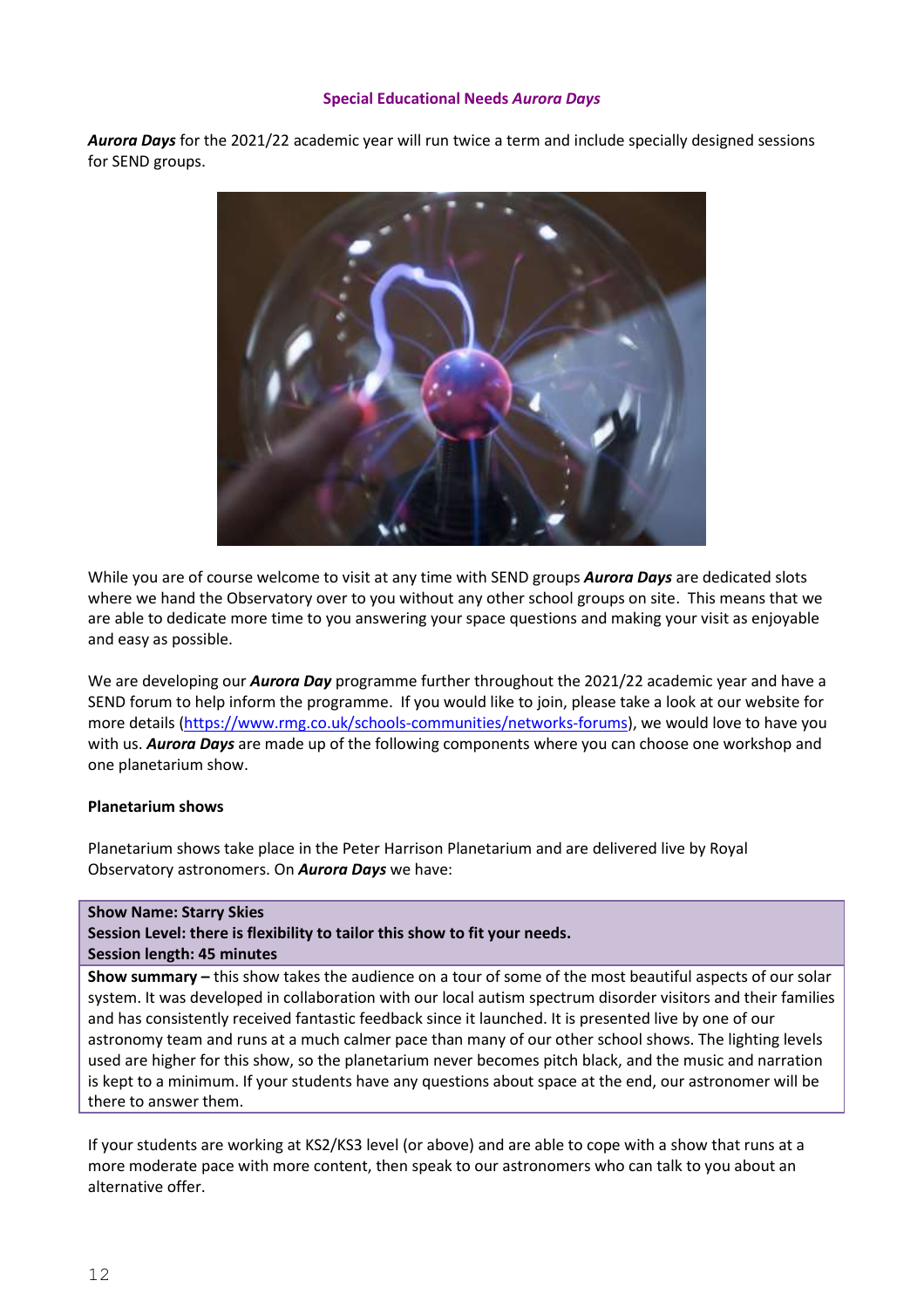# **Workshops**

Our multi-sensory, interactive workshop takes place in one of three purpose-built learning spaces and is designed to encourage active learning and hands-on scientific enquiry.

#### **Workshop Name: Searching the Solar System Session level: this workshop is linked to the KS3 curriculum Session length: 30 minutes**

**Workshop summary –** in this workshop students will be encouraged to compare the similarities and differences between our planet Earth and other planets in our Solar System. We will explore parts of the solar system using multi-sensory demos and practical activities to help students understand more about some of their closest neighbours in space. There are a number of different activities that can be done as part of this workshop, and you are able to choose a selection which will be the most interesting and applicable to your students. Different activities are pitched at different levels, from KS1 up to KS3, so we can tailor this workshop to suit your needs. Please be sure to chat to a member of the ROG education team when you are planning your visit so they can advise.

# **How much does an onsite visit cost?**

Visits including a planetarium show and SEND workshop carry a charge of £48 for a group of up to 10 students (maximum capacity). If you wish to book only one of these elements, you can do so at a charge of £30 for a planetarium show (for up to 10 students) and £30 for the SEND workshop (for up to 10 students).

If you would like to chat about bringing a group to an *Aurora Day* or coming along for a pre visit, please do get in touch with the ROG education team [ROGeducation@rmg.co.uk](mailto:ROGeducation@rmg.co.uk)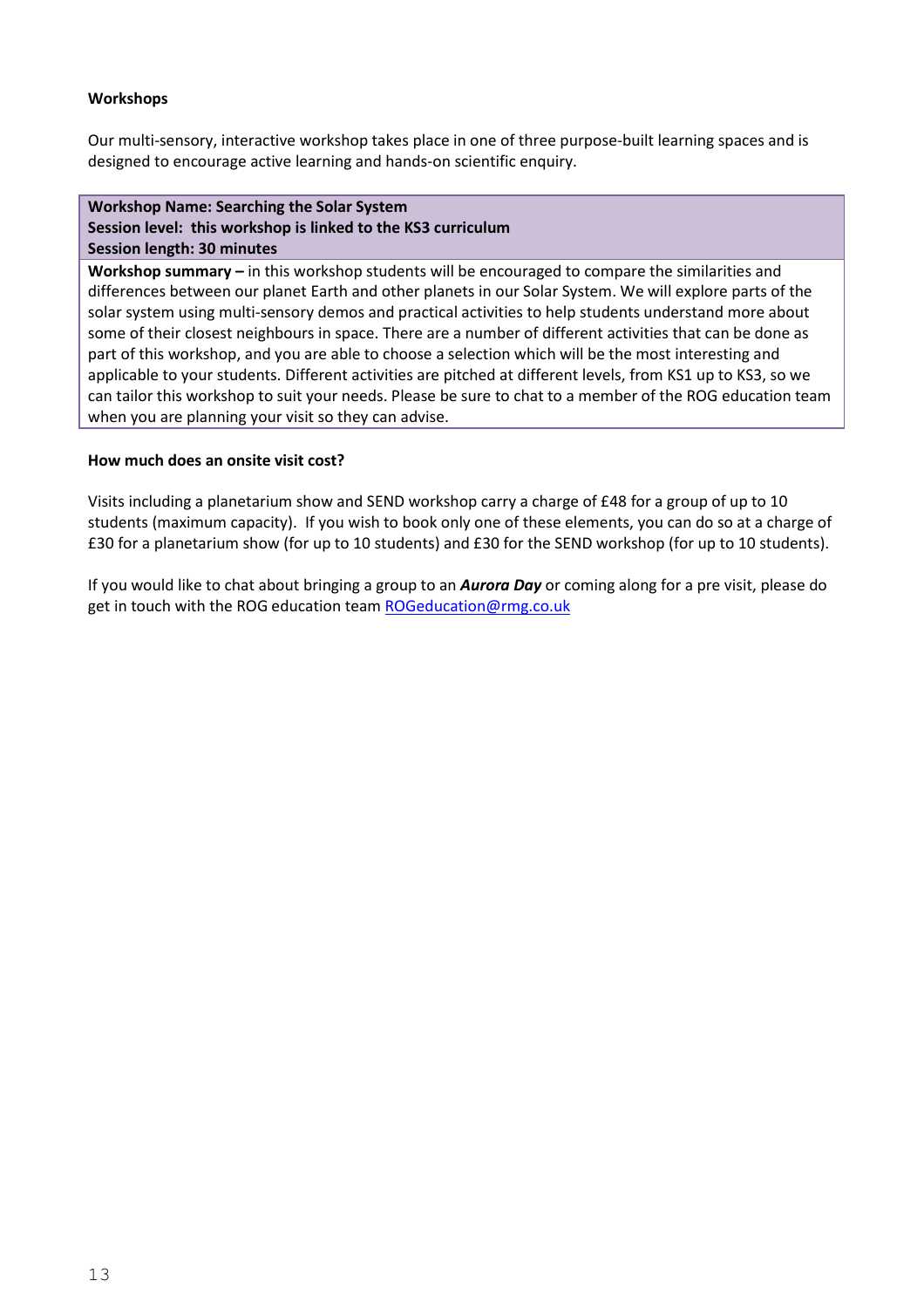# **Online workshops – digital session**

Our interactive online workshops are delivered via Zoom or Teams and are designed to encourage learning and scientific enquiry through participation.



Key Stage 3 / Key Stage 4 / Post-16 digital workshops are 45 minutes long and delivered by Royal Observatory astronomers. They focus on the curriculum science in an astronomical context covering forces, stellar evolution and measuring distances in space. Each online session uses interactive elements like video clips and activities to help get your students thinking and inquiring about space.

#### **Supporting resources for teachers**

Resources linked to our workshops which include background reading for teachers, discussion questions, classroom activities and extension work for advanced students are available online on the website. <https://www.rmg.co.uk/schools-communities/all-astronomy-science-resources>

We also have a number of FREE digital blogs <https://www.rmg.co.uk/stories/2021-guide-night-sky>

and podcasts with guest scientists and astronauts [https://www.rmg.co.uk/schools-communities/royal](https://www.rmg.co.uk/schools-communities/royal-observatory-greenwich-schools-podcasts)[observatory-greenwich-schools-podcasts](https://www.rmg.co.uk/schools-communities/royal-observatory-greenwich-schools-podcasts)

to keep your students excited and intrigued with all things space science and astronomy.

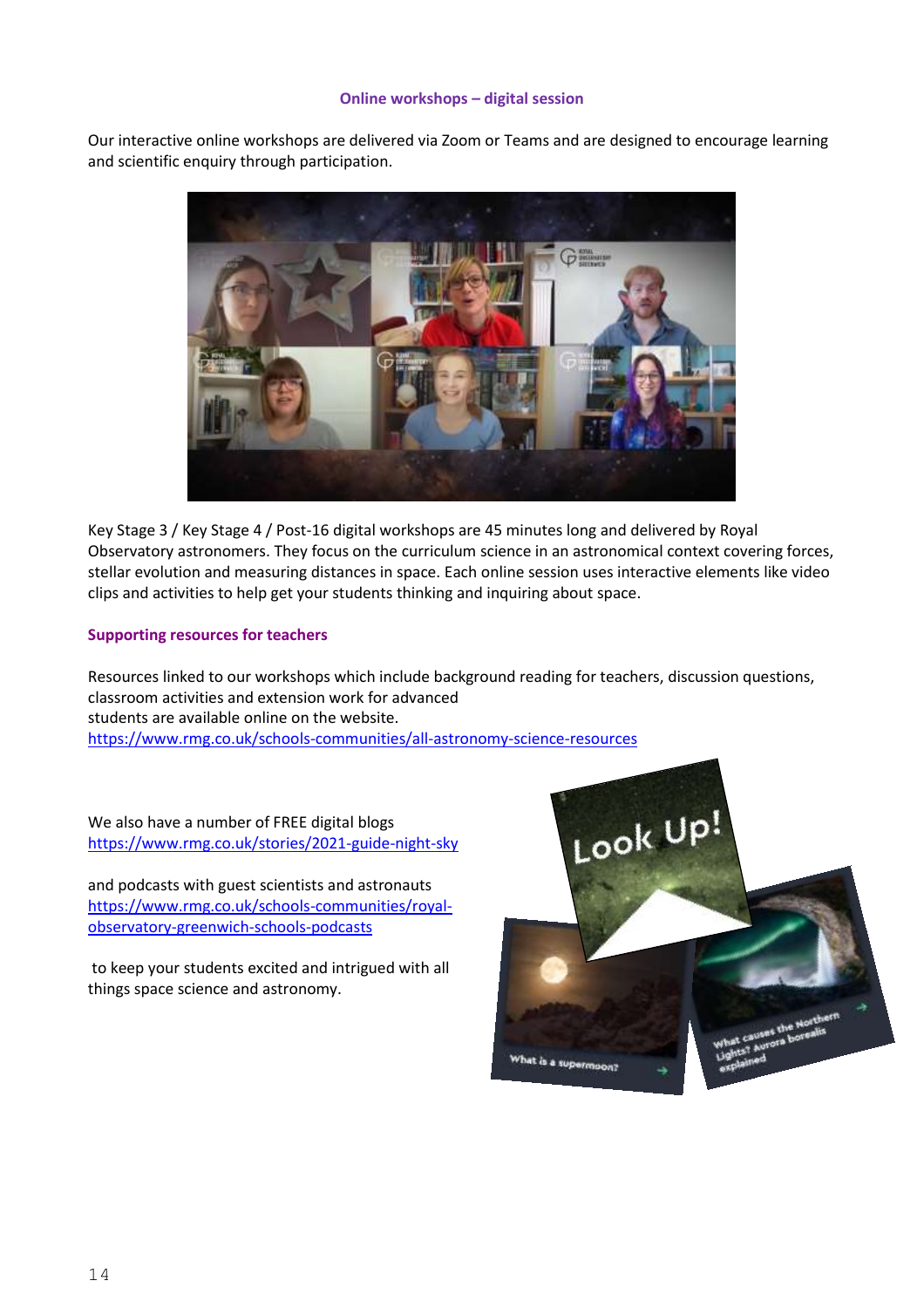# **Forces and Space Exploration Session level: KS3 Session length: 45 minutes**

**Key points covered –** forces, gravity, mass, weight, environment, and planet surface features

**Workshop summary –** in this digital session, students will explore the difference between mass and weight and look at what determines the strength of the force of gravity. They'll apply their learning to see how gravity affects space exploration on the International Space Station, the Moon and Mars before diving into some of the Mars missions of 2020. Delivered by a Royal Observatory Greenwich astronomer, this session will include a range of interactive activities such as video clips and activities to help explain the scientific concepts in a real-world context. The session finishes up with a question-and-answer segment, so students have the opportunity to ask any questions they have. Post-session activities will also be supplied for your students to try afterwards and test what they have learned.

# **Life Cycle of Stars Session level: KS4**

**Session length: 45 minutes**

**Key points covered** – stars and galaxies, sun, star formation and evolution (nebula, main sequence, red giant/supergiant, planetary nebula, white dwarf, supernova, neutron star, black hole)

**Workshop summary –** stars are born, live out their lives and die all throughout the universe, but what determines the path they take? What makes some stars meet an explosive end, while others simply quietly fizzle out? In this interactive digital workshop, a Royal Observatory Greenwich astronomer will walk your students through the life cycle of a star the size of our Sun, as well as the life cycle of stars much larger too. In the question-and-answer session students will have the opportunity to ask questions about stars or indeed anything astronomical, as well as being provided with post-workshop exercises to ensure they understand the key stages of a star's life.

# **Cosmic Distance Ladder**

# **Session level: Post-16**

# **Session length: 45 minutes**

**Key points covered –** radar, speed of light, parallax, standard candles (variable stars and Ia supernovae), redshift and Hubble's law

**Workshop summary –** how do we measure distances in space? We can't exactly pull out the tape measure to work out the distance between the Earth and the Moon, so astronomers have had to develop various methods to calculate distance on cosmic scales. In this interactive digital session, an astronomer from the Royal Observatory Greenwich will describe these methods and explain how they build on each other to create the cosmic distance ladder that allows us to measure the most distant of objects. Towards the end of the session students will have the opportunity to ask any astronomy or careers questions they may have, and we will provide follow-up activities to stretch their knowledge of space even further.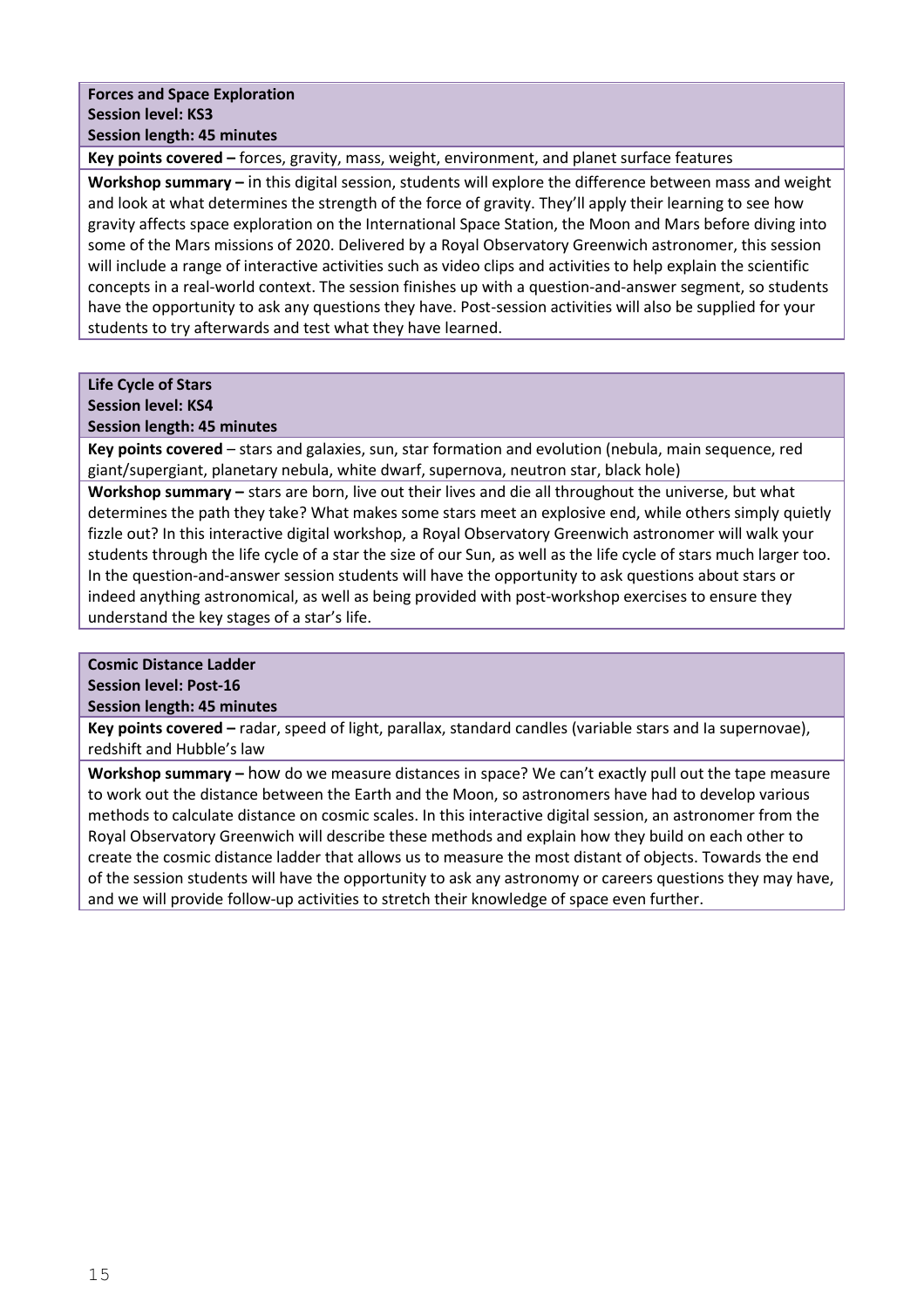#### **Virtual planetarium shows – digital session**

Our interactive online planetarium shows are delivered via Zoom or Teams. Delivered live by Royal Observatory Greenwich astronomers, they are designed to provide an inspiring and interactive learning experience, allowing students to examine the day and night-time sky, fly through our solar system and enjoy learning about the latest discoveries in astronomy.



#### **Our Solar System**

**Session level: KS3 Session length: 45 minutes**

**Key points covered** – Main bodies in our solar system including the Sun, Earth, and Moon; the reason why we have seasons

**Show summary –** Let us take you and your students on an amazing journey to explore the wonders of the Solar System. Combining real images from spacecraft and telescopes our Royal Observatory Greenwich astronomers will fly you around the Solar System and beyond- wow! All sessions will finish with a questionand-answer session so students can ask their big space questions. You will also then get follow-up activities so students can give their brains a real workout and test what they have learned.

#### **Discovering the Universe Session level: KS3, KS4 and Post-16**

**Session length: 45 minutes**

**Key points covered** – contents and structure of our solar system, the Milky Way galaxy and larger Universe **Show summary –** join our Royal Observatory Greenwich astronomers as we take a tour of the cosmos – wow! Combining real images from spacecraft and telescopes we will explore our place in space as well as the contents of our solar system, the Milky Way galaxy and the larger universe. All sessions will finish with a question-and-answer session so students can ask their big space questions. You will also then get follow-up activities so students can consolidate their learning and stretch their knowledge further.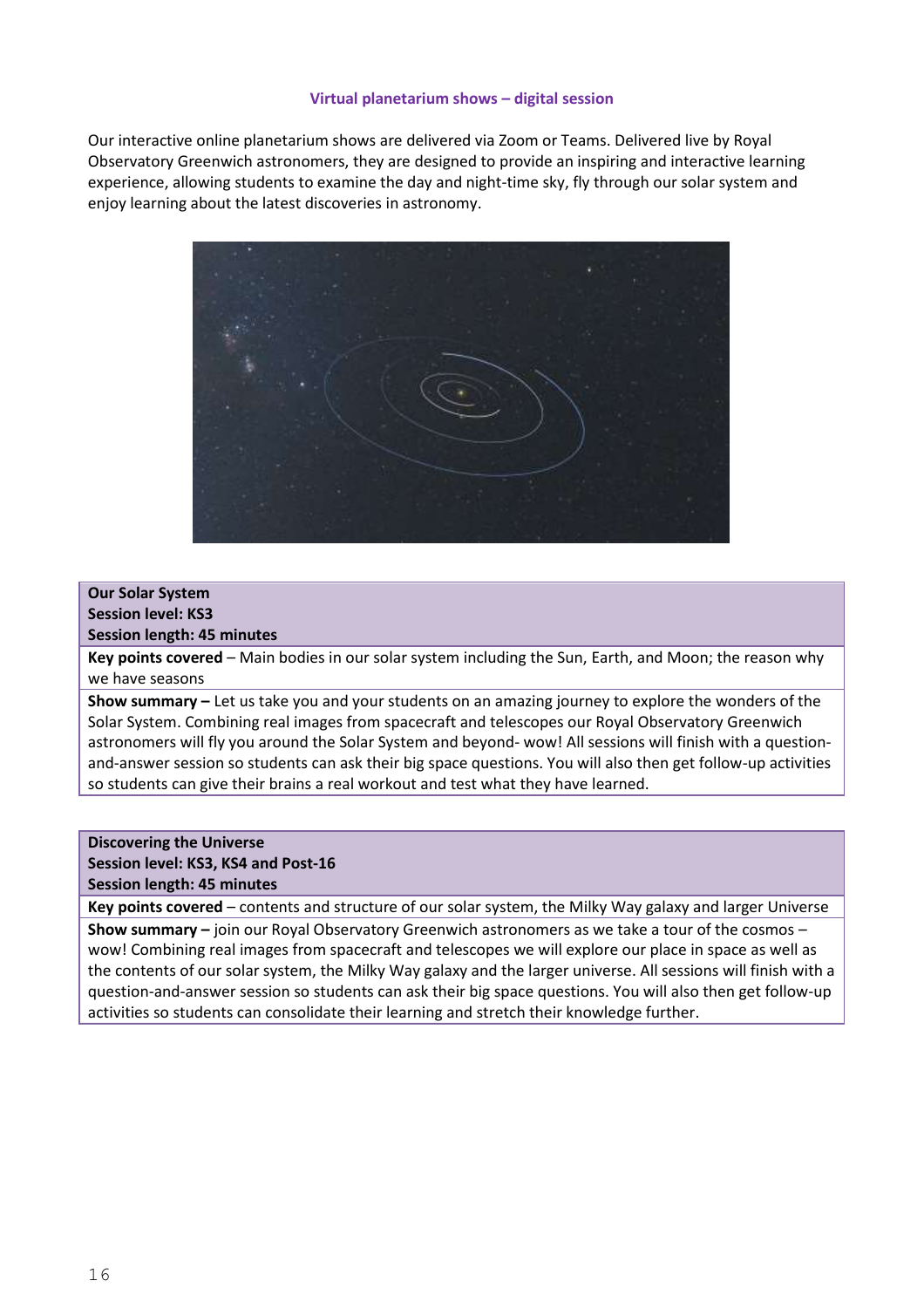#### **Home Educator Sessions – onsite and digital sessions**

Here at the Royal Observatory Greenwich, we engage all types of learners in the formal learning programme and home education groups are welcome to take part in our school programme. Below you will find some useful guidelines to help you make the most of your visit.



#### **What is the home education group offer?**

Home education groups can book into one of our *Discovery Day* sessions. *Discovery Days* are designed to be flexible visit days. It is up to you which sessions you select for your *Discovery Day*. You can choose from: a planetarium show, an *Ask the Astronomer* session, a visit to the historic north site, use of the lunchroom or all of these!

Alternatively, home education groups can book *digital sessions* – including a virtual planetarium show and an online *Ask the Astronomer* session which are delivered through Zoom or Teams.

#### **What is the** *Ask the Astronomer* **session?**

During this session one of the Royal Observatory Greenwich astronomers will chat about their career path and any research they have done. They will then open the session up to questions from the students and parents. These questions can be based around careers, recent discoveries, something they have found out that day and want to know more about or even something they have always wanted to know about space science.

#### **How much does an onsite visit cost?**

Visits including a planetarium show and an Ask the Astronomer session carry a charge of £144 for a group of up to 30 students (maximum capacity). If you wish to book only one of these elements, you can do so at a charge of £90 for a Planetarium show (for 30 students) and £90 for an Ask the Astronomer session (for 30 students). The minimum number of students required to book a home education visit is 10. The entire group (inclusive of all extra adults/siblings) must be at least 15. Please ask the bookings team for information on costs for groups smaller than 30 students.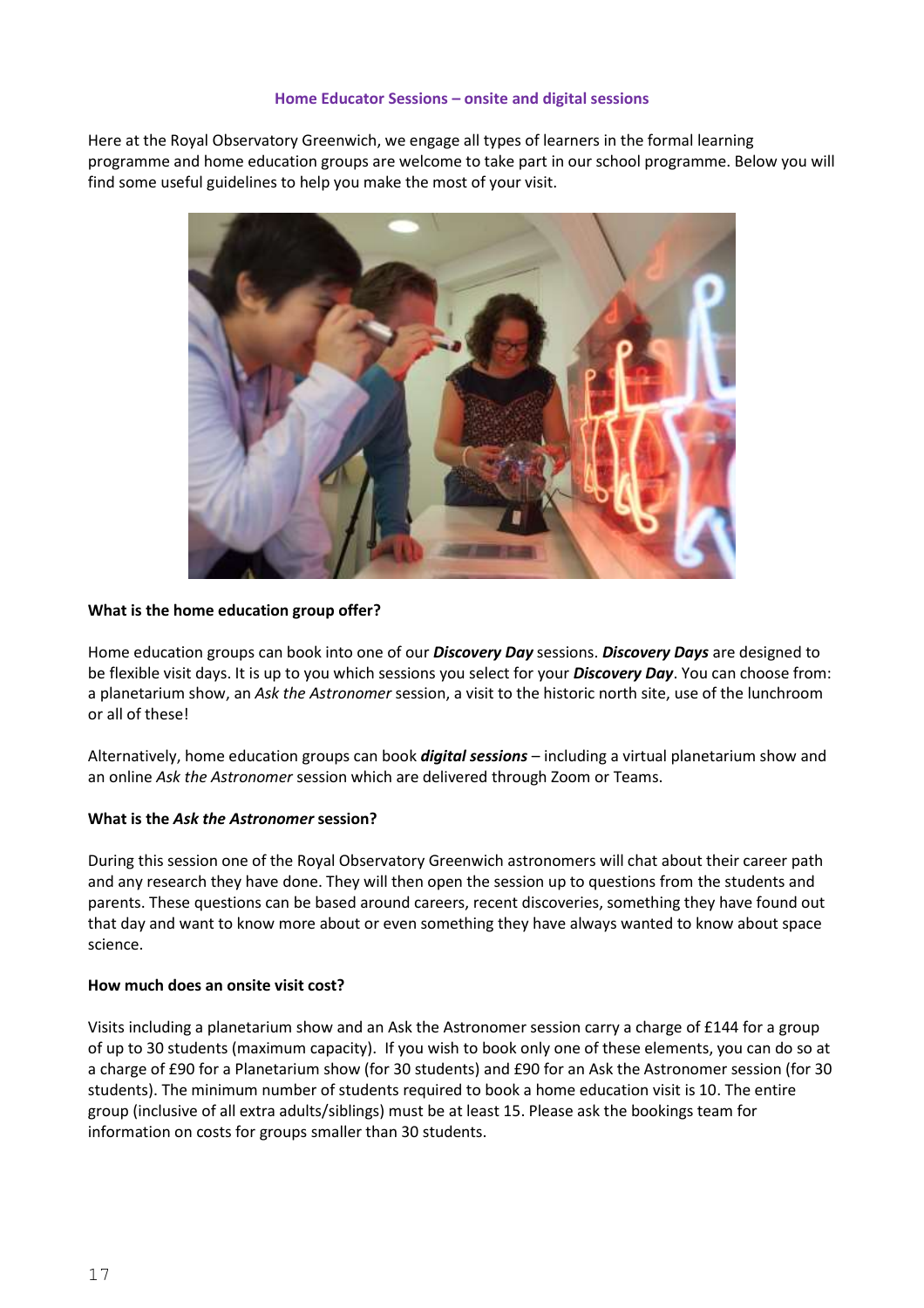#### **How much does a digital session cost?**

The virtual planetarium show and Ask the Astronomer session each carry a charge of £60 for a group of up to 30 students.

# **Are there resources I can use before and after the visit?**

Yes - lots! We have a large selection of resources available on the website that can be used either before a visit to introduce new topics, or as a follow-up afterwards. You'll find them here on our Astronomy learning at home page[: https://www.rmg.co.uk/schools-communities/learning-home-royal-observatory](https://www.rmg.co.uk/schools-communities/learning-home-royal-observatory)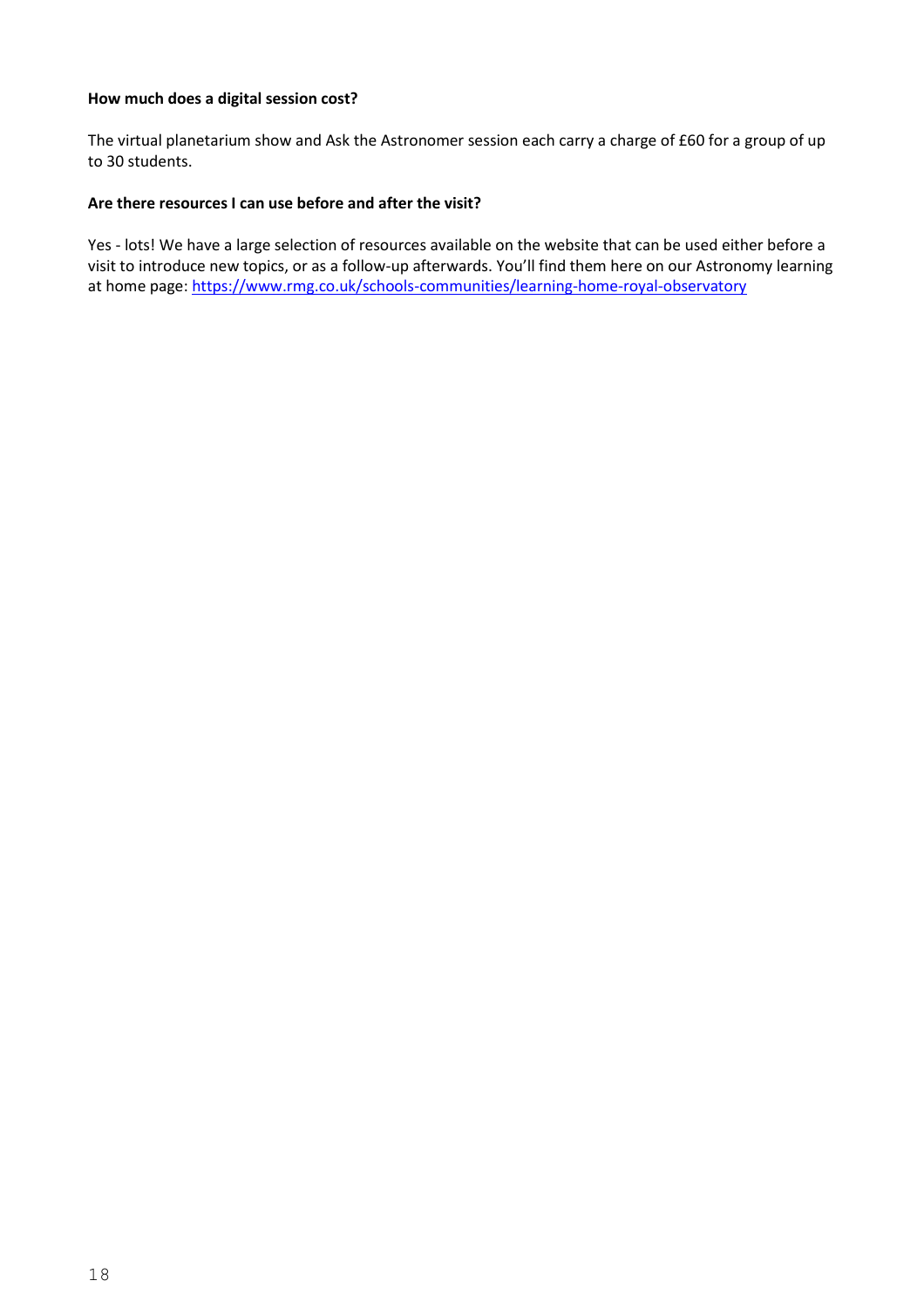# **Temporary Exhibition gallery**

On your way to the planetarium, stop off to have a look at the images in this temporary gallery – the theme of which changes every so often to tie into a seasonal astronomy focus.

# **The Historic Observatory**

The Royal Observatory at Greenwich, was founded by Charles II in 1675 and is one of the most important historic scientific sites in the world so don't forget to have a look around and soak up some of the history too. We have developed visit guides and trails for KS3, KS4 and Post-16 which you can find on our website to download and print before your visit if you would like extra activities to do. <https://www.rmg.co.uk/schools-communities/visit-guides-activities>



**The Prime Meridian -** every place on Earth is measured in terms of its distance east or west from the Greenwich Meridian, which divides the eastern and western hemispheres of the Earth, just as the Equator divides the northern and southern hemispheres. Since the late 19th century, the Prime Meridian at Greenwich has served as the reference line for Greenwich Mean Time. It can now claim to be the centre of world time and was the official starting point for the new Millennium.

**Flamsteed House –** this is the original Observatory building at Greenwich, designed by Sir Christopher Wren in 1675 on the instructions of King Charles II. Take a fascinating glimpse into the apartments where the Astronomers Royal and their families lived and worked. Tour the beautiful Octagon Room, designed to observe celestial events including eclipses, comets and planetary movements then see one of the world's earliest public time signals, the bright red Time Ball, on top of Flamsteed House.

**Time Galleries** - The award-winning time galleries explore our need for accurate timekeeping and the role it plays in our everyday lives. Find out about two British solutions to the longitude problem, including Harrison's famous chronometers. Watch our horology conservators at work and learn about the provision of accurate timekeepers for the Navy. Explore the history of the development of timekeeping and find out about the role of time in our everyday lives.

**The Meridian Galleries and Great Equatorial telescope** - explore a display of historic telescopes, including the Great Equatorial Telescope, which is the largest of its kind in the UK and the seventh largest in the world. Completed in 1893, it was designed to keep the Royal Observatory at the forefront of contemporary astronomy. Visiting this section is free to schools that have booked onto one or more of our education sessions.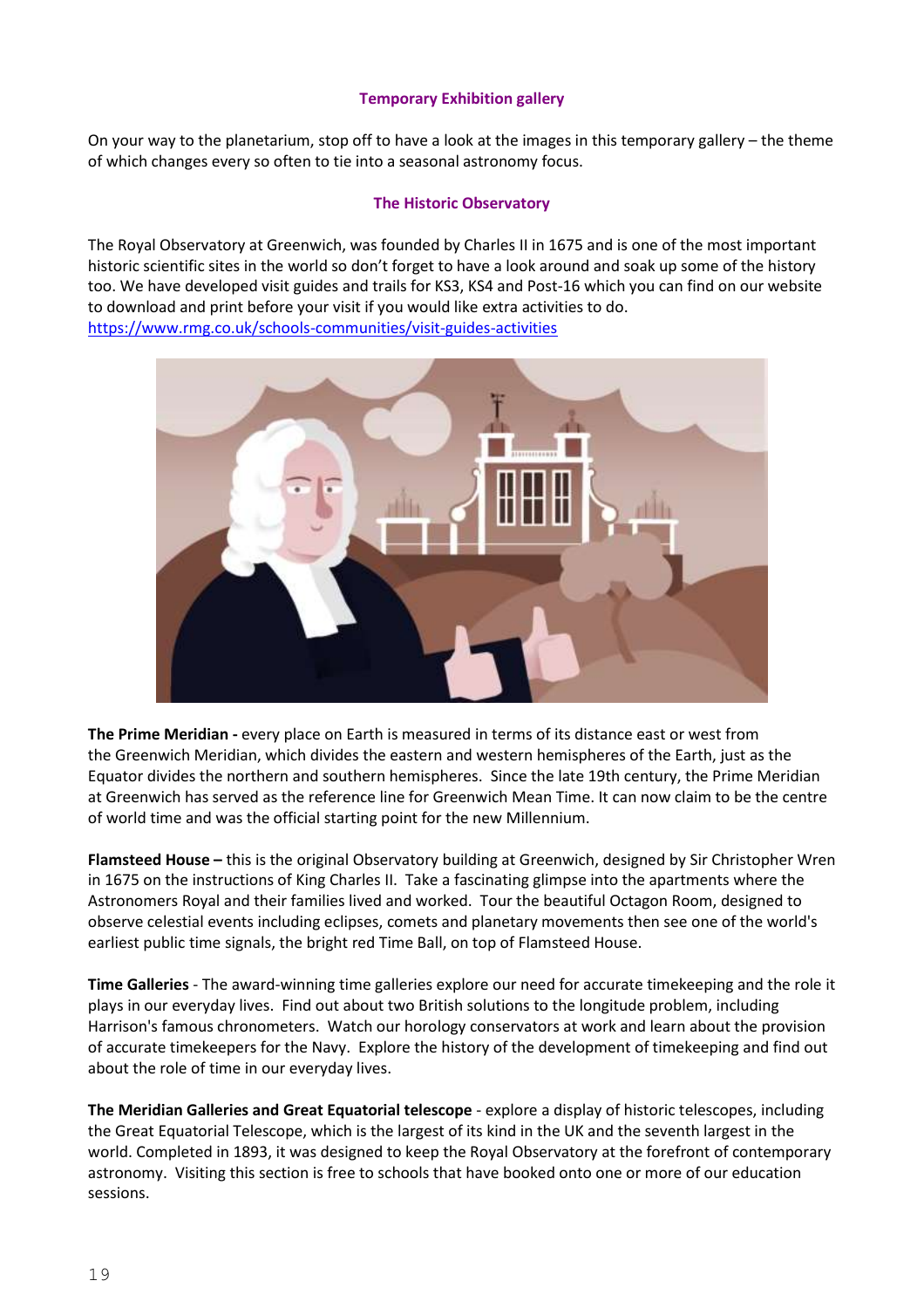#### **Onsite visit information**

# **Supervision**

You are legally responsible for your group at all times, whether they are visiting the shop; having lunch; in a planetarium show, workshop, or looking around the galleries. Please ensure that you have sufficient staff with your group throughout the visit:

- KS3 and KS4 1 adult per 10 students.
- Post-16 1 adult per 16 students.

#### **Arrival and Departure**

On arrival you will be greeted by a member of our schools hosting team, who will provide you with orientation and take you to a place where you can store bags and coats. You may visit the PHP foyer to collect bags and coats at the end of your programme before you leave the Royal Observatory. Note that if you intend to visit the historic site you may leave your bags and coats and collect them later.

#### **Storage Facilities for Bags and Coats**

Bags and coats are stored in cages in the Planetarium Foyer for groups who have booked a lunch space, with one cage used for bags (lunches) and another for coats. At lunch time you are responsible for transporting the cage in which lunches are stored to the lunchroom. These cages must be returned to the Planetarium Foyer after lunch. The space is permanently occupied, so possessions are secure. However, many students like to take small bags and valuables with them.

#### **Lunch Facilities**

If you require a lunch space, please make sure you have one booked prior to your visit. Due to limited space, lunchrooms are only offered to schools who have booked a full science programme. Lunch facilities are provided on the first floor of the Astronomy Centre. Capacity is limited and groups must adhere strictly to the lunchtime listed on the Visit Schedule. Please ensure the lunchroom is left clean and tidy after use. In good weather, many groups choose to enjoy a picnic in Greenwich Park.

#### **Toilet Facilities**

A disabled toilet is available next to the lunchroom for emergencies or use during lunch time. The main toilets are on the lower ground floor, next to the Temporary Exhibition gallery. An early morning toilet stop is advised before programmes commence.

#### **The Shop**

The shop is also on the lower ground floor. If you would like to visit the shop you are advised to do so at the end of your visit. You are strongly advised not to visit the shop just prior to your planetarium show, as show start times cannot be delayed to accommodate students in the shop.

#### **The Café**

Hot drinks and food are available for teachers in the café. However, please note that you are legally bound to ensure that the requisite number of teachers remain with your groups. Older students are welcome to make purchases from the café if they so desire.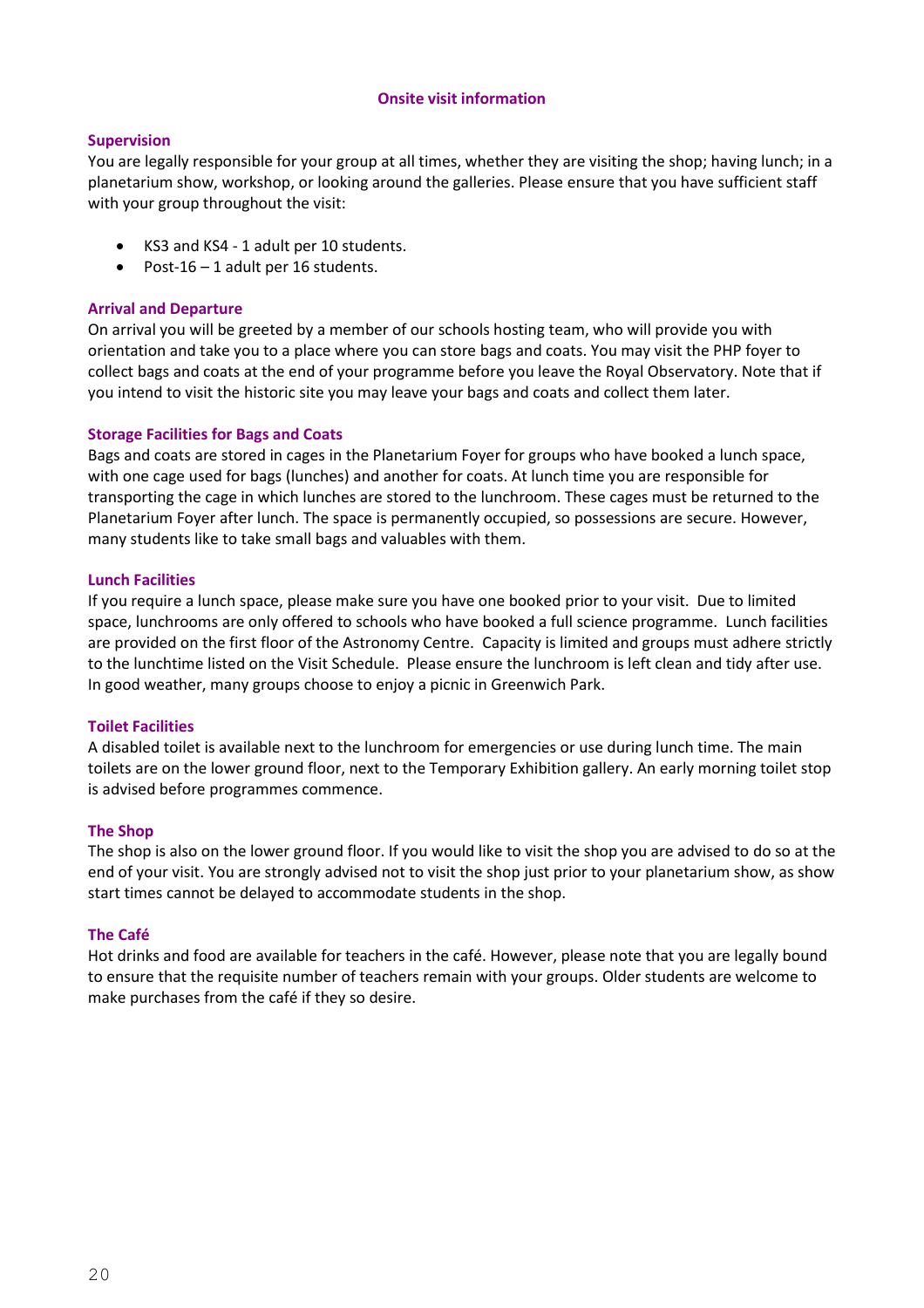# **Digital session Information**

#### **Supervision**

You are legally responsible for your group at all times. Please ensure that you have sufficient staff on every digital session with your group. If students are joining from home, please be sure to pass all relevant information on to their parents:

Sessions to be streamed in school - At least one member of teaching staff must be in the session at all times. Pupils will not be allowed access into sessions until there is sufficient teacher or group leader supervision.

For students joining a session from home aged:

7-13 years, they must have an adult within the same social space of their home at all times. 14-18 years, they must join the session from a social space in their home.

Find more information about keeping students safe during a digital session in our online safeguarding [policy.](https://www.rmg.co.uk/file/12656/download?token=iqU3LhDz)

#### **Joining a session**

Our sessions are delivered via Zoom and Teams. Once your booking is confirmed, you'll be sent the joining link along with a tech support guide. Not only will it help you setup and troubleshoot any issues you might come across, but it will also outline how you'll be able to communicate and interact with us on the day.

Be sure to join the session no less than 10 minutes in advance of your session to ensure it begins on time.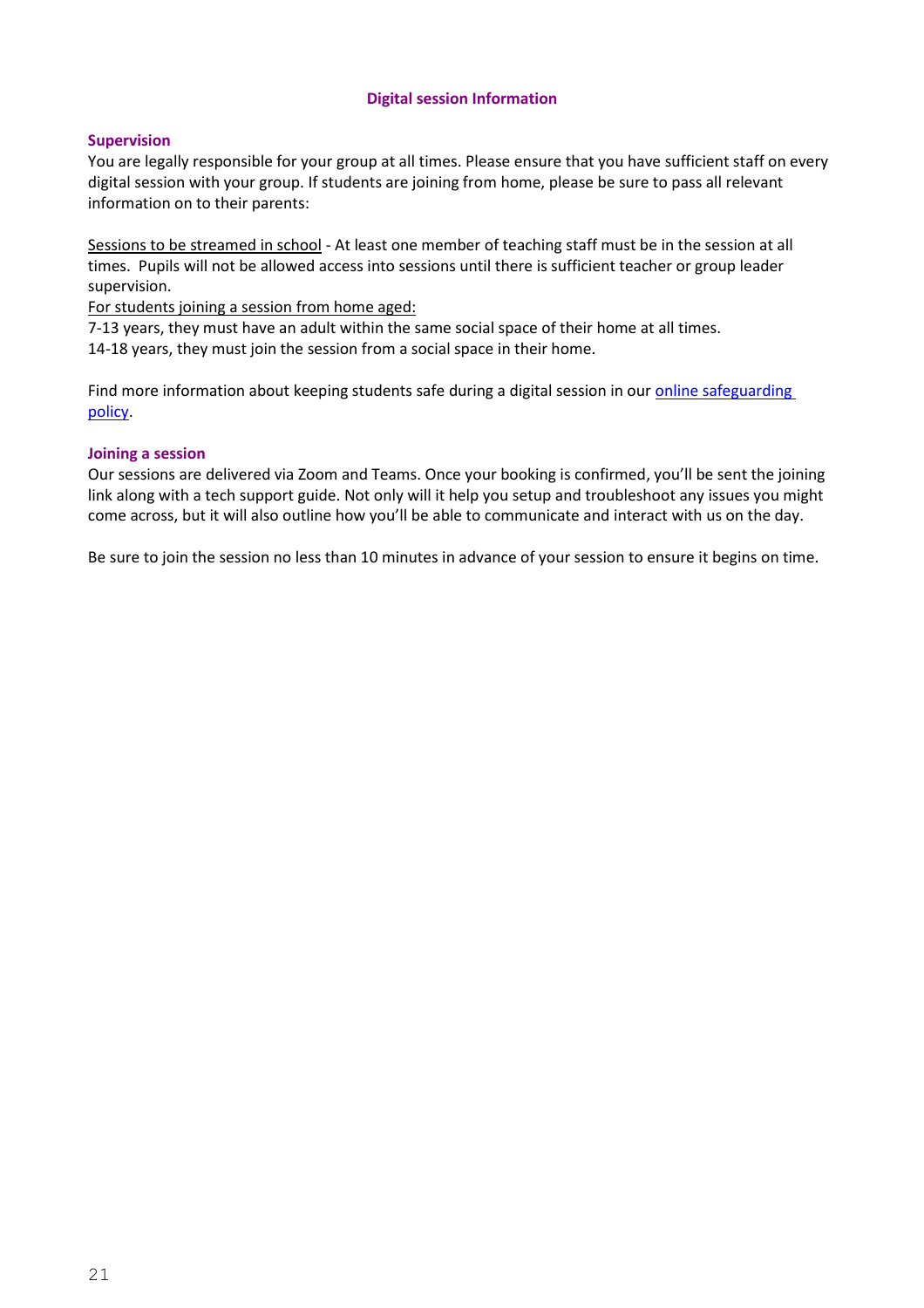#### **How to Organise A Visit?**

There can be a lot to think about when organising a school trip, so we have come up with a 'to-do' list to help you to make sure you have everything you need to make your visit to the Royal Observatory Greenwich as enjoyable as possible. If you have any questions don't hesitate to get in touch with the bookings team or take a look at the website.

#### **Step one – choosing your sessions.**

**Top tip – book early.** Our sessions are very popular, time slots are limited, and all sessions must be booked in advance. We recommend choosing your sessions and booking them as early as possible to avoid disappointment.

#### **Payment of sessions**

#### Onsite school sessions

To make sure your day runs as smoothly as possible we would highly recommend paying for your session when you book. Payment in advance can be taken by credit or debit card only. If you choose to pay on the day, payment by cash, cheque, credit/debit card will be accepted. Please note that failure to pay for sessions prior to them commencing will result in your group not being allowed to take part in the session. **Please also note that we do not invoice schools for the onsite school sessions.**

#### Digital school sessions

Payment in advance can be taken by credit or debit card only. Please note that failure to pay for sessions prior to them commencing will result in your group not being allowed to take part in the session.

# **Please also note that we do not invoice schools for the digital school sessions.**

| <b>Step 1 Checklist Questions</b>                                             | For more information    | Complete? |
|-------------------------------------------------------------------------------|-------------------------|-----------|
| What date and time would you like to visit? Do you have<br>some alternatives? |                         |           |
| How many students and accompanying adults will be<br>visiting?                | See the Programme Guide |           |
| Would you like to book a Discovery Day or Space<br>Spectacular Day?           | See the Programme Guide |           |
| What sessions would you like your visit to be made up of?                     | See the Programme Guide |           |
| Would you like to book some time in the lunch space?                          |                         |           |

#### **Step 2 – booking.**

If you'd like to visit us at the observatory for your session, please complete the **onsite school sessions booking webform**

Alternatively, if you're looking for an online session to join from your school, please complete the **digital school sessions webform**

Our bookings team will get back to you once they've received your completed webform.

| <b>Step 2 Checklist Questions</b>                                                                                           | For more information                           | <b>Complete?</b> |
|-----------------------------------------------------------------------------------------------------------------------------|------------------------------------------------|------------------|
| Have you checked that the booking information sent by the<br>bookings team is as it should be?                              | See booking webform                            |                  |
| Have you read the cancellation policy?                                                                                      | See booking webform                            |                  |
| If you have more than one class visiting at once, have you<br>split them up into groups of 30 and labelled them A, B, C, D? | See booking information you have<br>been sent. |                  |
| Have you ensured that you have enough staff to supervise<br>each group?                                                     | See the Programme Guide                        |                  |